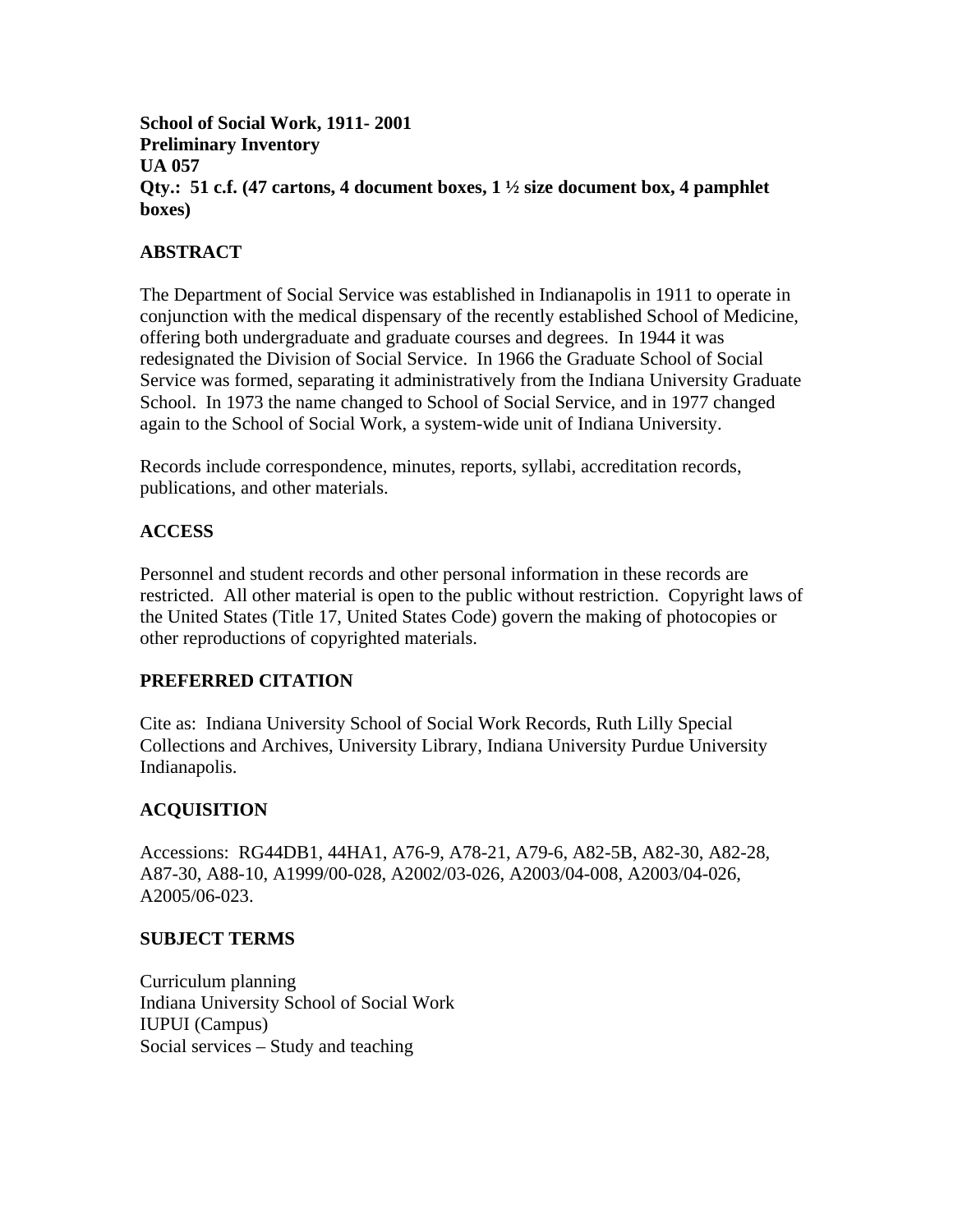# **COLLECTION STATUS**

This preliminary inventory serves as an interim guide to the described records. A finished finding aid based on final appraisal and arrangement of the records of this university unit will be prepared at a future date.

#### **PRELIMINARY INVENTORY**

| <b>Contents</b>                                                  | <b>Box</b>     |
|------------------------------------------------------------------|----------------|
| Correspondence- Dean Edna Henry                                  | 1              |
| Dispensary Aid Committee, 1921-1925                              |                |
| Dispensary Aid Advisory Committee 1917-1918                      |                |
| The Bobbs Dispensary Advisory Committee 1918-1919                |                |
| Students receiving Graduate Degrees, 1911-1945                   |                |
| with William L. Bryan, 1912-1922                                 |                |
| Correspondence with W.G. Weatherly, 1912-1922                    | $\overline{2}$ |
| Miscellaneous, 1912-1926                                         |                |
| <b>Academic Appointments</b>                                     |                |
| General Correspondence from University, 1966-1977                |                |
| 1976-1977 Calendar                                               |                |
| Policies- Joint (ca. 1972)                                       |                |
| Part-time Policy (1975-1976)                                     |                |
| Ranks & Titles Policy (1972-1976)                                |                |
| University Promotions-Policies & Procedures ca. 1972-1976        |                |
| IUPUI Policies & Forms, General, 1973-1976                       |                |
| School Policies, 1970-1976                                       |                |
| Tenure- IUPUI Review (1974)                                      |                |
| Related Article (1971)                                           |                |
| School Policies & Actions (1972-1975)                            |                |
| Suggested Review Forms (ca. 1974)                                |                |
| University Policies & Directives (1972-1977)                     |                |
| Agreements                                                       |                |
| Between SSRV & Field Instruction Agency, ca 1975                 |                |
| Between SSRV & Veterans Administration, 1975-1976                |                |
| Budget: Individual Service Reports 1969-1973                     |                |
| Report on BSW Graduates, 1980-1981                               |                |
| Accreditation Materials- IU School of Social Work                |                |
| BSW Program, 1975                                                |                |
| MSW Program, 1975                                                |                |
| CSWE Accreditation Self-Study Report, 1964                       |                |
| <b>BSW</b> Accreditation Report, 1976                            |                |
| Program Report to Commission on Accreditation- IU Div. of Social |                |
| Service, ca 1964                                                 |                |
| Undergrad Program-Report to Commission on Accreditation, Vol. 1  |                |
| & 2, 1974                                                        |                |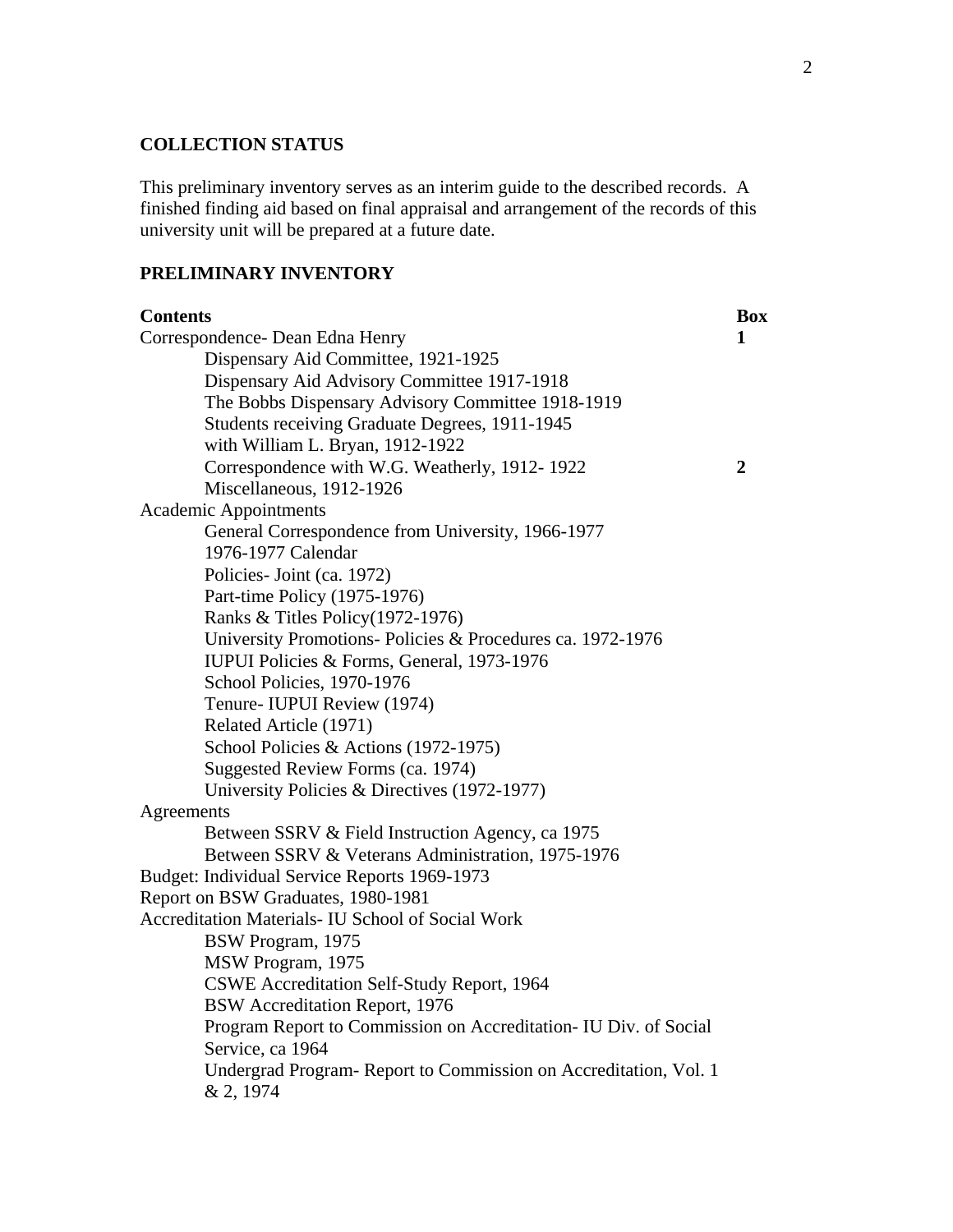Curriculum Accreditation Material Medical, 1948 Psychiatric, 1954 (2 copies) School Social Work, 1950 Re-accreditation Material, ca. 1964 Re-accreditation Material- Appendix, 1964 **3**  IUPUI Social Service Master Program- Report to Commission on Accreditation, Vol. 1 & 2, 1974 1946-1977 Re-accreditation Material- Appendix, 1964 Miscellaneous Accreditation Materials, 1953- 1966 CSWE- Activity re: 1966 Report to Council, Re-accreditation, 1964- 1966 Accreditation- Indiana University, 1967 Commission on Accreditation: Report on Campus Visit, Reaffirmation of Accreditation Status, 1964 American Assoc. of Schools of Social Work, ca. 1950 Annual Reports: 1937-1942, 1944-1957, 1959-1960, 1945-1946, 1962-1963, 1967- 1977 Division Annual Reports 1944-1962 **4**  Budget & Related Matters Fiscal Years 1961/62- 1971/72 Equipment Requests, 1969-1970 Requests (Annual & Biennial): 1967-1977 Individual Service Reports, Spring 1974- Spring 1977 Correspondence 1st Group of Author's 00001-00162, 1969-1970 Author's 00200-00300, 1970 Abstracts, 1971 Computerized Database **5**  Brief Abstracts, 1971 Index to Bibliographies & Abstracts Report of Information Center Project, 1970-1971 Training The Helping Professional to use Computer-delivered Information, ca. 1970 Information Resources & Social Work, 1970 Key Words- Computer Search, 11/1971 [Index Cards] **6**  [Index Cards] **7**  [Index Cards] **8**  [Index Cards] **9**  Course/ Curriculum Materials- Social Work **10**  Intro to Social Work: Outline of Lectures, 1968 Intro to Social Work, 1968/69 Intro to Social Work: Partial Set of Materials…, 1968/69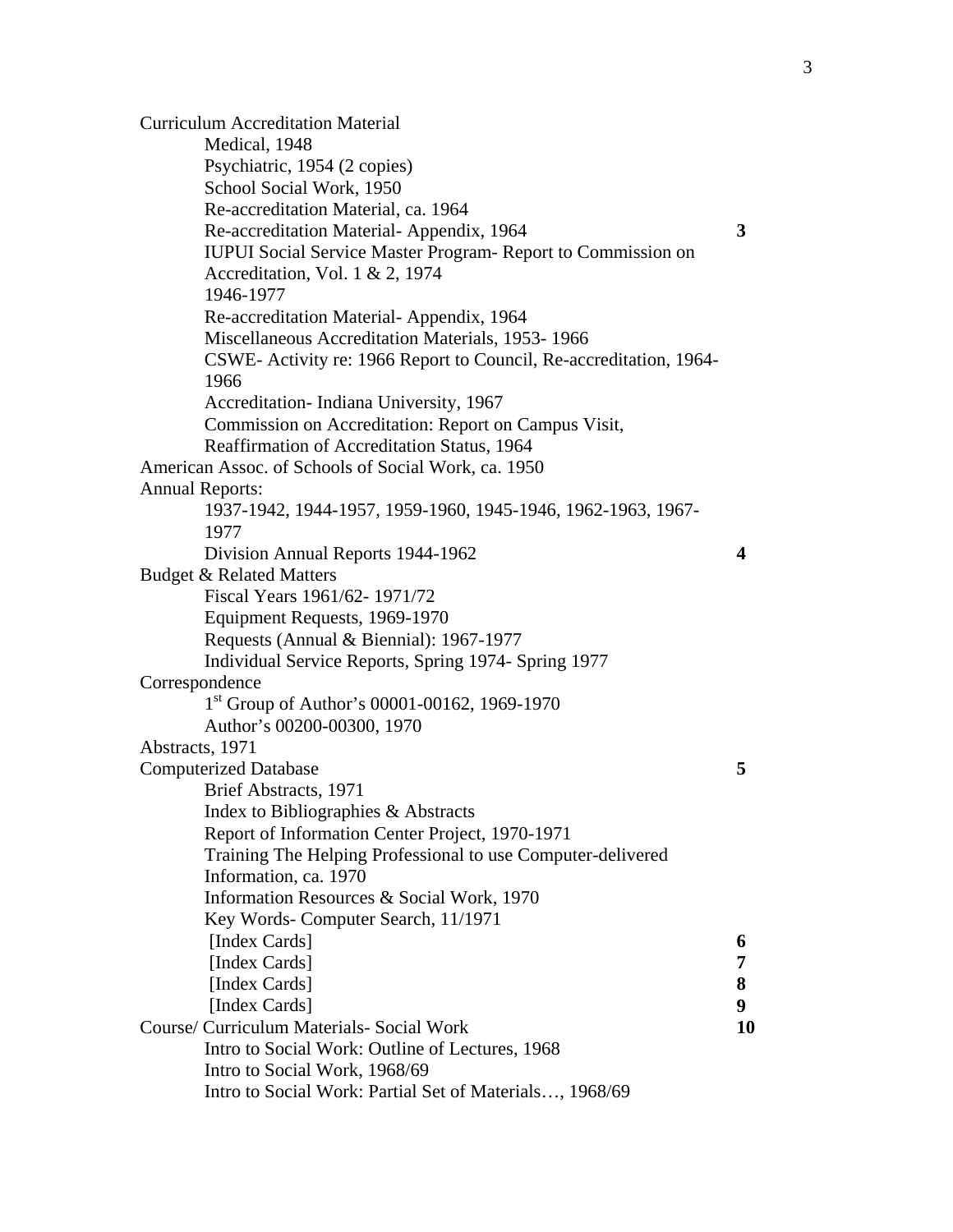Intro to Social Work, 1969/70 Classroom Schedule, 1<sup>st</sup> Semester, 1969 Development of a Journal, 9/21/1970 Examples of Well Developed Answers to Exam Questions, 10/1969 Field Visit II- Route, 1969 Fundamental Definitions Relating to Knowledge, 9/15/1969 Fundamentals of Knowledge- Bloom, Chetkow, Lawrence, 9/21/1970 Intro to Social Work Exam, 10/17/1969 Intro to Social Work- The Field of Social Welfare, 9/22/1969 Intro to Social Work- Social Work Practice- Beall, Dunigan & Pardo, 9/25/1969 Intro to Social Work- Social Work Practice- Navarre, 9/29/1969 Intro to Social Work- Social Work Practice- Problems in Concept… 10/9/1969 Intro to Social Work Schedule, 1969-1970 Memo: Tennant re: Distribution of Mimeo. Materials to Class, 1969 Memo: 1<sup>st</sup> Year Course Materials, 9/19/1969 Field Visit II: Neighborhoods in Transition, 9/25/1969 The Professional Organization, W. Hendryx, 10/15/1969 Social Change & Social Problem, Chetkow, 9/1969 Social Work Practice: Community Work, 10/8/1969 Social Work Practice: Problems in Concept… 10/9/1969 Work Groups, 9/25/1969 Characteristics of Professions, 9/21/1970 Intro to Social Work, 1969-1970 Social Welfare in Relation to Social Welfare, 9/25/1969 Assessment for Comprehensive Mental Health Planning, 11/13/1969 Social Welfare Organization Assignment, 12/9/1969 Exam in Social Work Practice, 12/17/1969 Exam in Human Growth & Behavior, 1/20/1970 Instructions for Final Exam, 12/17/1969 Guidelines for Written Evaluation of Field Instruction Performance Comm. Work, 12/18/1969 Human Behavior & Social Environment- Family as a Social System Human Behavior & Social Environ.- Dr. Robinson's lecture, 1969 Human Behavior & Social Environ.- Role Concepts, 11/18/1969 Human Behavior & Social Environ.- Bibliography, 11/18/1969 Human Behavior & Social Environ.- Individual & Primary Environ. Intro to Social Work- Goal Identification, 11/20/1969 Memo to Work Groups A-E of Field Visits, 10/20/1969 Research I Bibliography, December 1969 & January 1970 Social Welfare Org.- Social Policy & Service, 1/6/1970 Social Work Practice- Nature of Social Casework, 11/25/1969 Social Work Practice- Plan Making & Implementation, 11/25/1969 Memo re: Muscatatuck Visit, 10/24/1969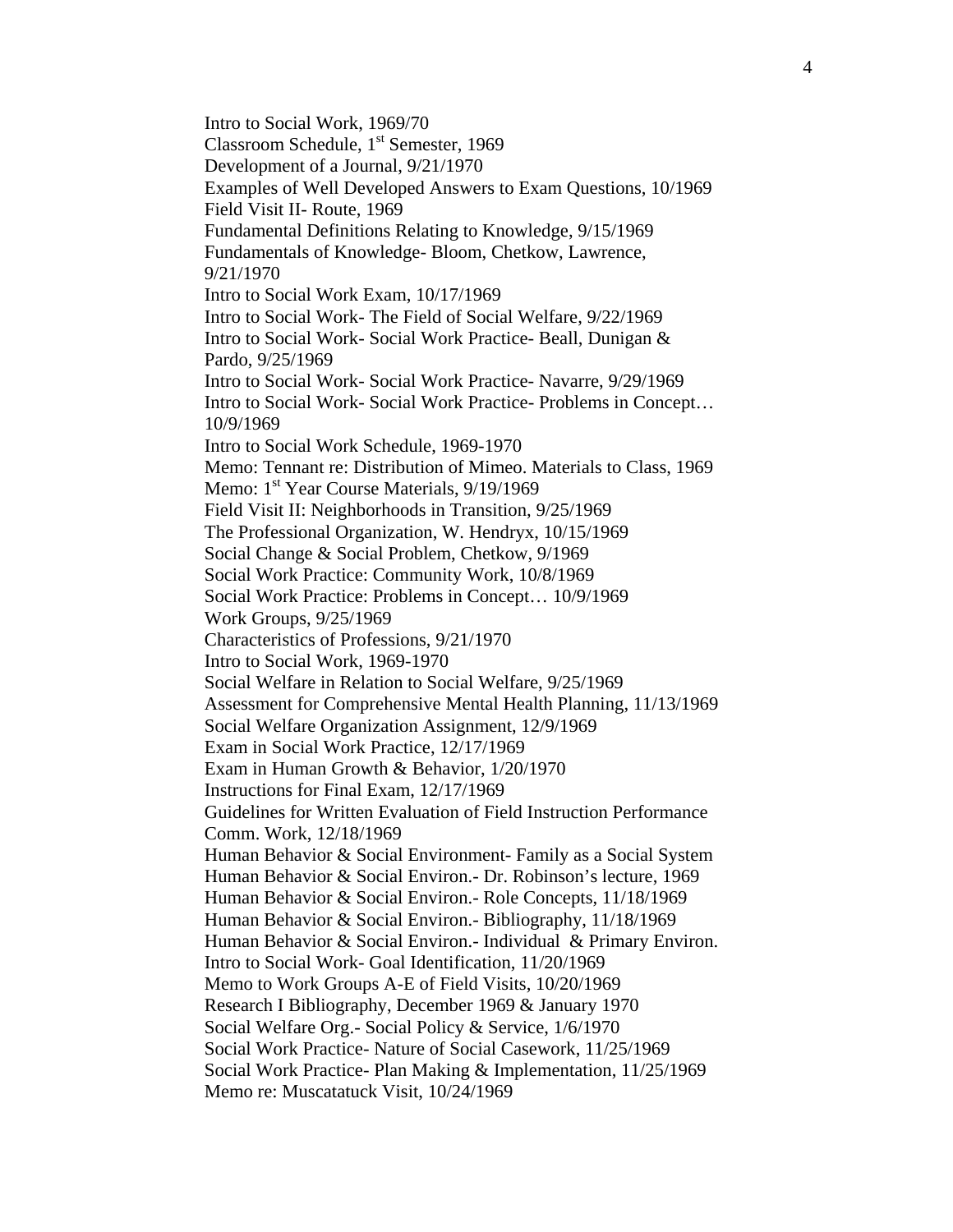Human Behavior…- Families in Transition, 11/25/1969 Human Behavior & the Social Environment, 10/21/1969 Human Behavior…- Concepts of Ego Psych. & Individual, 1969 Human Behavior & Social Environment, 1969/1970 Social Work Practice- Assessment, 11/4/1969 Social Work Practice- Communication Process, 10/21/1969 Social Work Practice- Interview Training Manual, 11/6/1969 Social Work Practice- Communication Process: Reading, 10/21/1969 Social Work Practice- Assessment in Casework, 11/13/1969 Social Work Practice- Assessment in Group Work, 11/11/1969 Social Work Practice- Evaluation in Social Work, 12/2/1969 Social Policy- Socialization & Re-socialization, 12/18/1969 Exam in Social Research, 1/22/1970 Phase III- 1968-1969 Exam in Social Policy, 1970 Guide for Preparation of Written Assignments, 1968 Intro to Social Work- Lectures, Concepts, etc., 1968-1969 King Case, 11/1969 Method for Using Training Manaul, 1970 Project on Integrative Teaching & Learning, 1969 Teaching Materials, 1<sup>st</sup> Year Students 1969-1970 Training Manual, Part 1, 1969 Agency Visits, 1970 Integrative Teaching & Learning, 1968-1973 Communication Theory & Social Work, ca 1960s Faculty Advisors, 1<sup>st</sup> Year Students, ca 1970-1971 Human Growth & Behavior I, Supplement: Family Illegitimacy Interview Training Manual, Parts 1- 3, 1969-1970 Intro to Social Work Calendar, 1970 Model for Analyzing Coordinative-Planning Organizations in Metro Areas, 10/30-11/9/1970 Preparation for Practice Interviewing, 10/30/1970 Social Welfare Organization, Course Outline, 10/15/1970 Social Welfare Organization, Course Assignments, 10/15/1970 Social Welfare Organization, Bibliography, 10/15/1970 Steps in Video Tape Training re: Interviewing Social Practice I & Social Casework I, Course Objectives, 1970 Social Work Practice I, Course Outline 10/20/1970 Social Work Practice I, Course Assignments, 10/22/1970 Student Questionnaire- Electives to be Offered, 1970 1<sup>st</sup> & 2<sup>nd</sup> Year Students, 1970-1971 Part-time Students, 1970-1971 Suggestions for Beginning Your Professional Library Training the Helping Professional to Use Computer-Delivered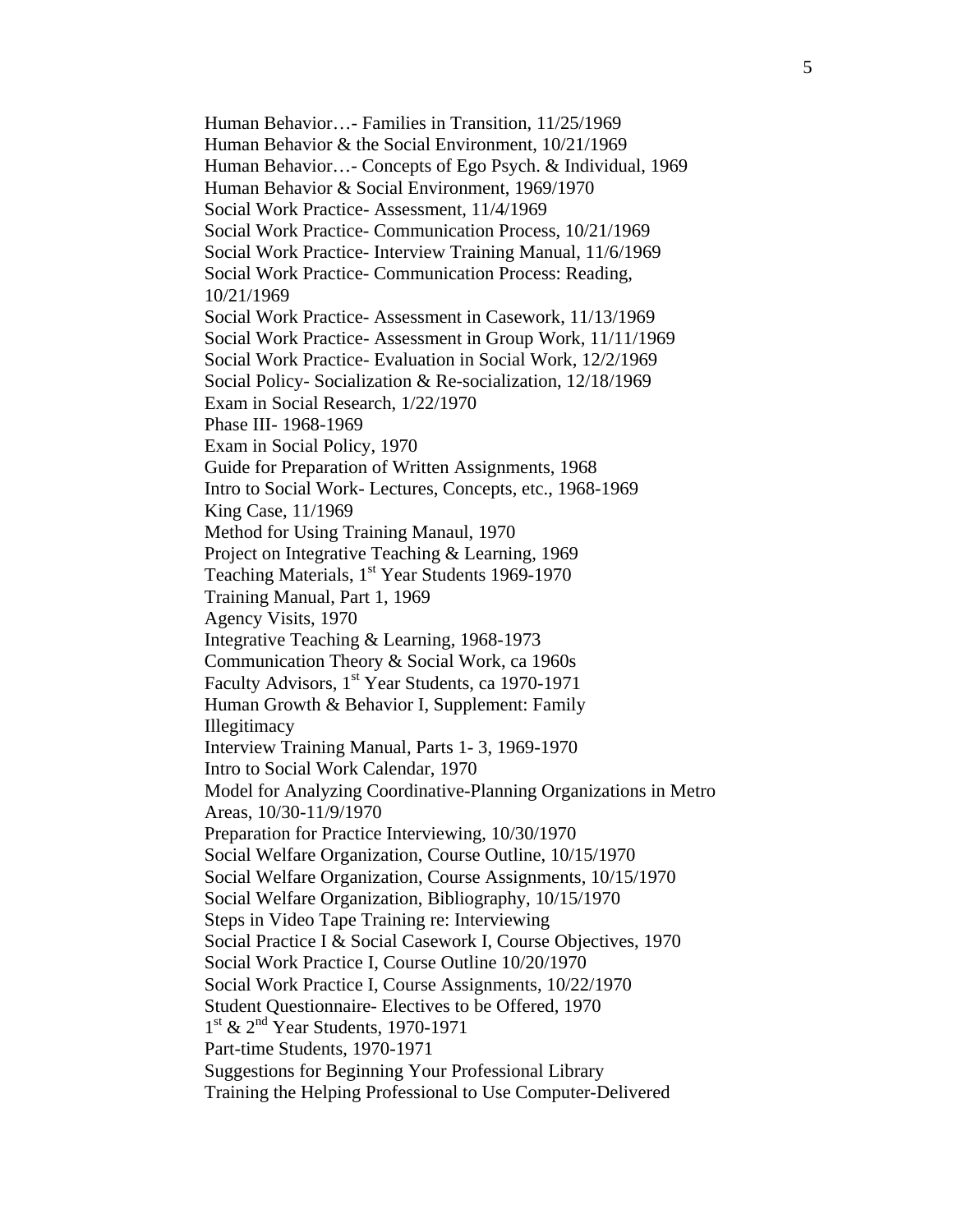Info…, ca 1970 Work Groups, ca 1970-1971 Your Guide to Downtown Campus Library Phase I, 1968-1969 Phase II- Calendar, ca 1970-1971 Human Behavior & Social Environ. Bibliography & Outline, 1970 Phase II, 1968-1969 **11** Project on Integrative Learning & Teaching, CSWE Social Practice- Bibliography, 11/30/1970 Social Practice- Course Outline, 1970 Social Group Work II- Use of Groups in Dev. Prob. Solving…,1970 Social Group Work II (Lois Altman), 11/27/1970 Community Organization II, 11/30/1970 The Client as User of Service, 10/6/1970 & Journal Assignment Code of Ethics, 10/12/1970 The Nature of Social Casework, 9/30/1970 Intro to Social Work, Journal Assignment, 9/29/1970 Research Curriculum- Questionnaire, 12/3/1970 The Nature of Community Work, 10/2/1970 The Nature of Social Group Work, 10/1/1970 Professional Values & Ethics, 10/12/1970 Prospectus for Adolescent Group- Marion County Juvenile Center, 11/12/1970 Social Welfare as a System, 10/8/1970 Four Pathways Toward Truth, 9/21/1970 Basic Tools in Knowledge Building, Part 3, 9/22/1970 Learning for Active Use Rather than Cognitive Comprehension Sources of Info for Social Work: An Intro List, 9/22/1970 Libraries & Specialized Collections in Indianapolis Area, 9/22/1970 Social Change & Social Problems, 9/23/1970 1<sup>st</sup> Journal Assignment, 9/23/1970 Model for Analyzing Social Work Problems, 9/23/1970 Social Work: Nature, Value, Concepts, 9/28/1970 Social Work Practice- Journal Assignment, 9/29/1970 Social Work Practice- Value Bases of Social Functioning…, 1970 CSWE Integrative Teaching & Learning Memos from Consults. 1968-1969 Final Report, ca 1969 Materials from other Schools, 1968-1969 Evaluation Questionnaire, ca 1968 Logs to Dr. Louis Lowy, 1968 Mimeographed Materials, 1968 Final Report of IU to CSWE, 1968-1969 Correspondence, 1968-69 Course/ Curriculum Materials Integration (Curriculum) Project, 1970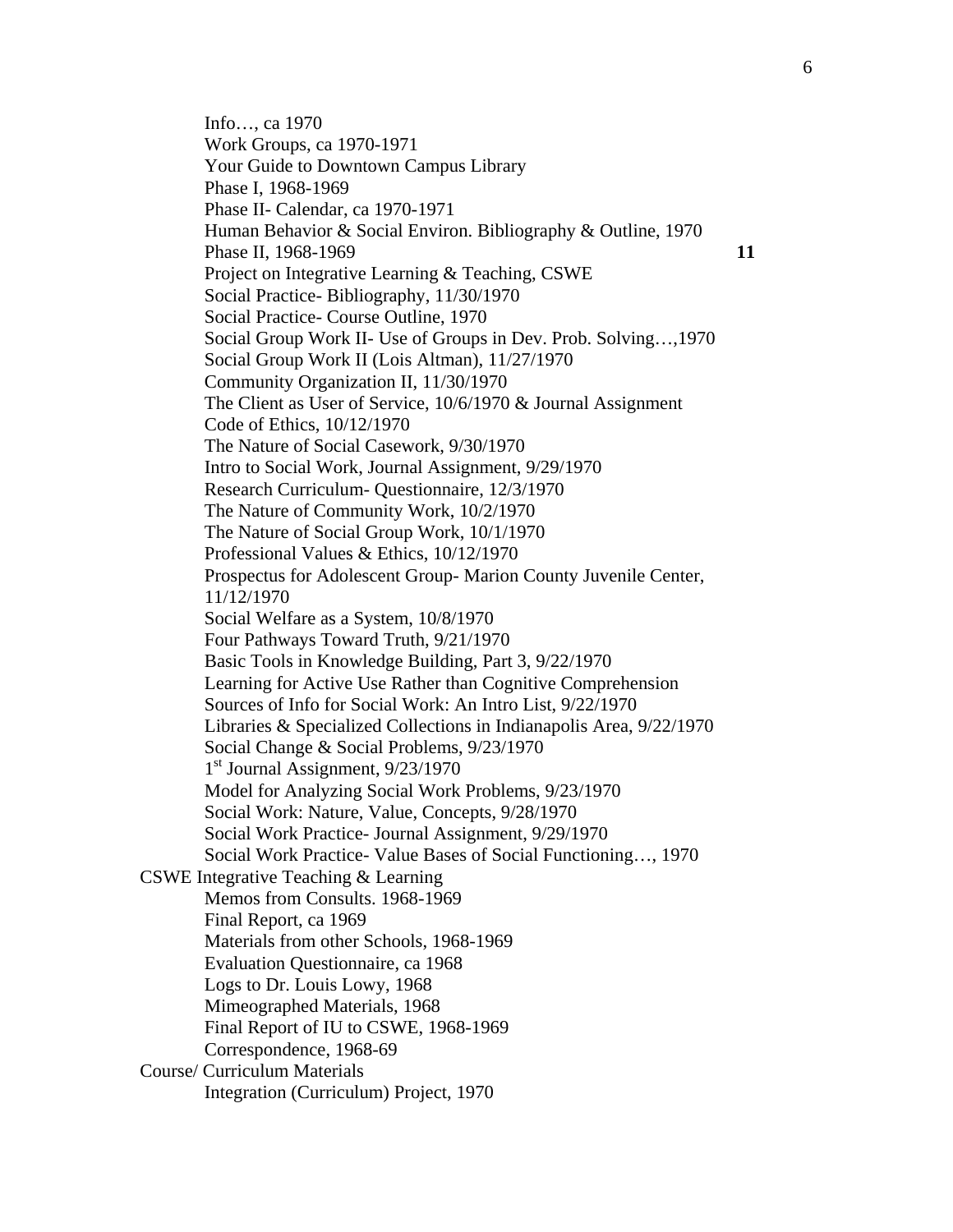Intro to Social Work (Chetkow) 1968 & 1969 Teaching Materials, Sem. 1, 1<sup>st</sup> Year Students 1968-1969 Heritage of Social Welfare Course Outline, 1970 Reichard Course Syllabi, 1971 Social Services to Individuals Outlines, 1969 Social Welfare Organization, 1970-1971 Social Casework II, 1970-1971 Social Work Practice Outline, 1970 Human Growth & Behavior, 1970-1971 Human Growth & Behavior II, 1970-1971, 1968-1971 Human Growth & Behavior II (Socio-Cultural Outline), 1970-1971 **12**  Social Group Work I, 1970 Social Group Work II, 1970 Social Group Work I, 1971 Public Welfare I, 1968-1969 Social Work & the Law- Bibliography & Outline, 1969 Community Organization, 1969 Seminar in Social Work Practice, Undated & 1970 Seminar in Social Policy, 1970-1971 Supervision in Social Work, 1970-1971 Advanced Supervision in Social Work, 1970-1971 Seminar in Human Behavior- Gerontological, 1970-1971 Seminar in Human Behavior- Family, 1970-1971 The Child & the State Bibliographies, ca 1970 Advanced Psychiatry for Social Workers- Assignments & Exams, 1970 Social Research II- Course Outlines, 1970-1971 Administrative Process in Social Work I, 1970-1971 Seminar in Social Work- Outlines, 1967-1971 Field Work & Advanced Field Work- Course Outlines, 1931-1941 History of Social Work- Course Outlines, 1941 Differential Casework, 1938 The Development of Personality- Notes, 1942-1943 Social Casework I, 1970 Human Growth & Behavior, 1969 Human Behavior & Social Environment, 1969-1970 Psychopathology- Lectures, 1955-1956 Housing Project Parent Education Group, 1966 Social Group Work I, undated Social Work Practice I, 1973 Community Organization, 1957-1969 Community Work II, 1969-1970 Community Org. II & Human Growth & Behavior II, 1969 Social Casework III- Bibliographies, 1967 Social Casework II, 1960 Social Casework III- Special Materials, 1951-1968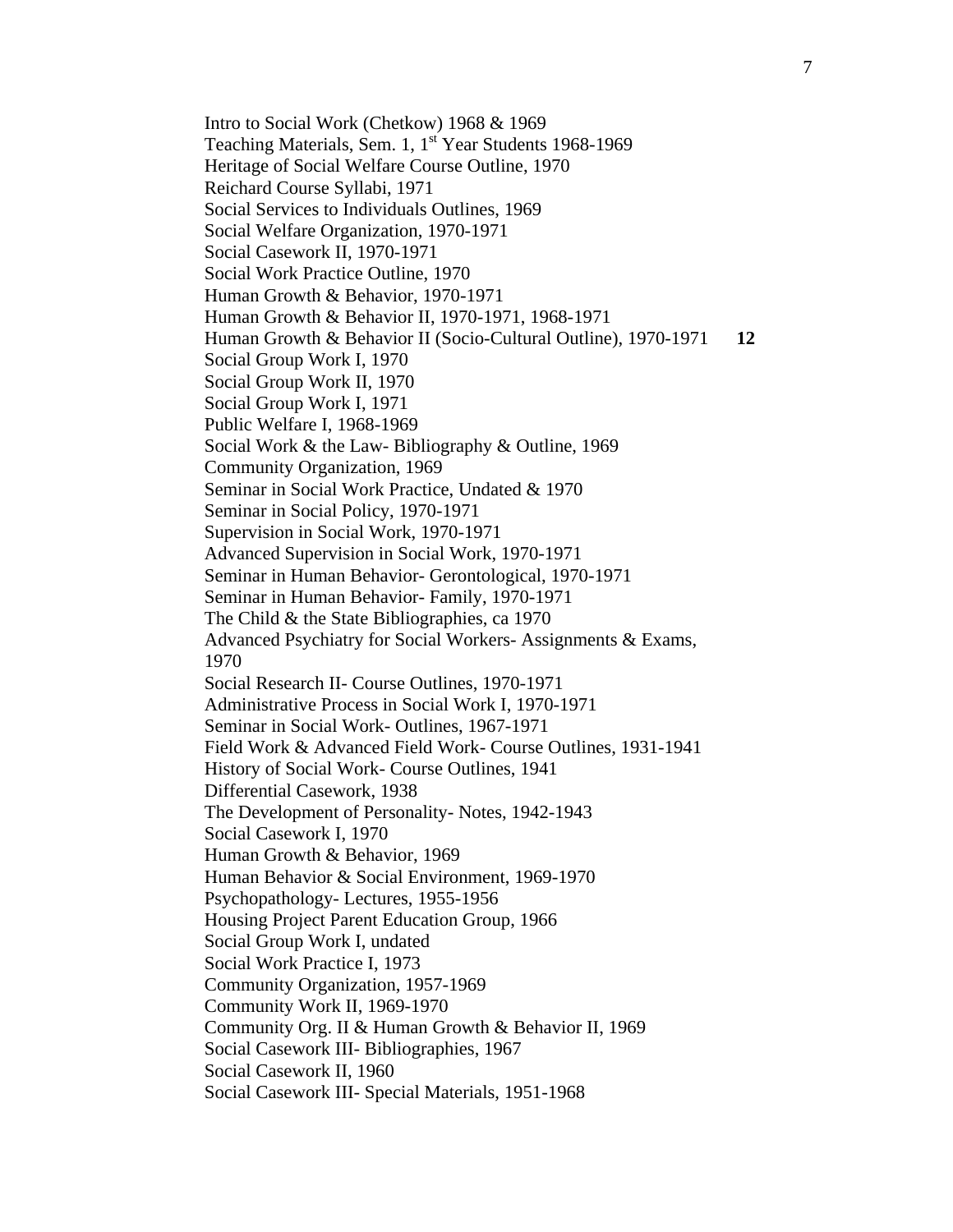Social Casework III- Teaching Materials, 1965-1968 Social Casework III- 3<sup>rd</sup> Interview w/ Mrs. W., 1966-1968 Social Casework IV, 1969 Seminar in Social Work Practice, 1969 Probation & Parole- Bibliographies, undated Probation & Parole- L. Hess Class Notes, 1947-1955 Social Service & the Schools- Outlines, ca 1964 Children in Foster Care- Bibliographies, 1948-1965 Children In Foster Care- Teaching Material, 1962-1964 Social Work Seminar, 1969 Human Growth & Behavior III- Outlines, 1968-1970 Human Growth & Behavior II- Special Material, 1968-1970 The Patient & His Care- Outlines, 1950-1958 Survey of Psychological Testing- Outlines, 1960-1969 Beginning with a Committee Chairman, undated Social Group Work III- Assignments & Exams, 1965-1967 Administrative Process in Social Work- Bibliographies, 1965-1969 Administration of Social Agencies- Case Record Book, 1964 Public Welfare- Lecture Notes, 1954 Seminar in Social Work, 1968 2 Individual Supervisory Conferences w/ Worker in Public Agency Administration- Miscellaneous & Film Records, 1953-1967 Clinical Settings, 1947-1961 Course Outlines, 1969-1970 Semesters **13**  Current Issues Discussion Group, ca. 1960 Friendship Club- Records No. 17, ca. 1960 Group Work in Correctional Institutions, 1951-1965 Hartwick Boys Club Records, ca. 1950 Moving Up in the Community, ca. 1960 Old Course Outlines The Halloween Party, ca. 1965 Social Inter-Group Process, 1947 Miscellaneous, 1952-1953, 1950-1960 Council on Social Work Education- Project on Integrative Teaching & Learning, ca. 1967 A Teaching Record, 1964 Miscellaneous Materials, 1967-1970 Heritage of Social Work, 1970 Intro To Social Work, 1968-1969 Social Case Work I- Special Materials, 1960-1970 Social Case Work I- Bibliography (Group Intervention), 1971 Services to Individuals, Families & Small Groups- Bibliography Diagnosis [as a creative process], undated Emotional Support Techniques, 1969 Group Size- Principle, 1975 Group- Student Experience Forms (blank), 1972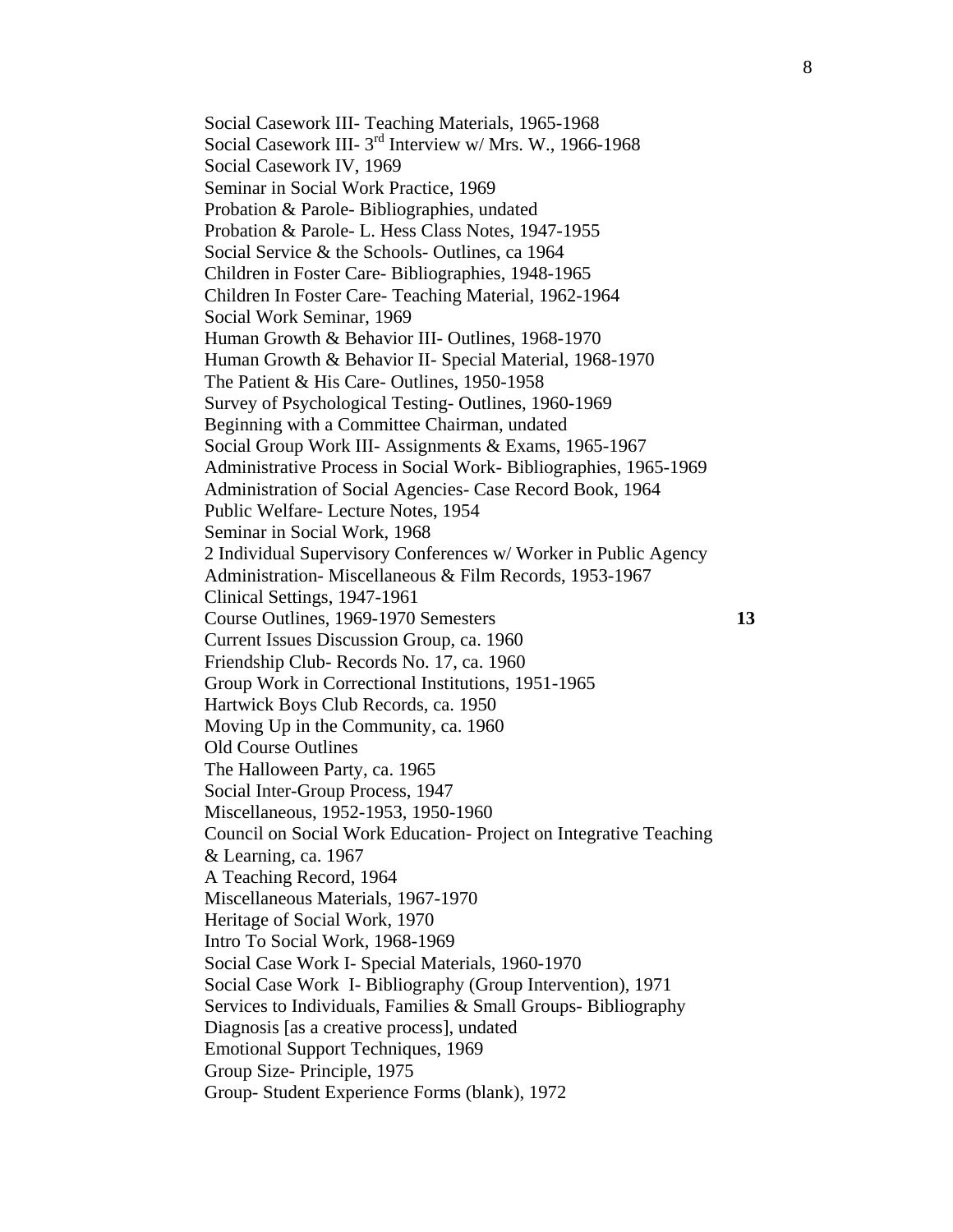Functions of/ Intro to/ Purpose of Social Work, ca 1970 Expectations & Reading Guides for Students, 1970 Guide for Group Observation, 1972 Guide for Home Visit, ca. 1972 Guide for Panel Presentation, 1972 Guide for Reading & Reporting, 1970 Guide for Study of Modalities, 1971 Hollis- Treatment Techniques, undated Objectives- Practice I & II, 1972 Social Casework I- Suzie, ca 1972 Meier- Treatment Classification, 1969 Bibliography- Multi-deficit "Socialization Model" 1971 Bibliography- Family Group Treatment, 1971 Bibliography- Riley Family Tape, 1971 Bibliography- Warson Case, 1971 Guide for Recording Interview, 1970 Objective- Practice Course Model, 1971 Social Casework II, 1972-1973 Social Casework II- Teaching Material, 1960-1969 Social Study- Outline, 1970 Social Work Practice- Teaching Materials, 1962, 1969-1970 Treatment Techniques, undated Social Work Practice: Unit 1- Assignments, Bibliography, Objectives, the Professional…, Working Schedule, 1973 Social Work Practice: Unit 2- Change Agent Questionnaire, Helping through Planned Change, Assignment, 1973 Social Work Practice: Unit 3- Assignments in Prep., Recording, Bibliography, Interview Techniques, Discussion Questions, Interview Training Manual, Memo, Guide for Home Visit, 1973 Social Work Practice: Unit 4- Bibliography, References, Final Exam, 1973 Social Work Practice: Unit 6- Termination Phase, 1973 Social Work Practice: Unit 5 & 6- Schedule, 1973 Social Work Practice: Evaluation & Final Grades, 1972-1973 Social Work Practice I: Assignments, Class Session I, Life Model, Interactional Skills, Session III, The Systems Model, Bibliographies, 1972 The Family, The Setting, The Agency, undated Social Work Practice I- Handouts, 1973-1974 Procedure: Take Home Exam, 1973 Social Work Practice I- Systems Model, 1972 Social Work Practice I- Value Dimensions of Social Work, ca 1973 Guide for Group Observation, 1973 Test: Impact of Instructed Decision Making…, 1972 Social Work Practice II- Outline for Diagnosis of Group, 1970 Social Work Practice I- Memo to Field Instructors, ca 1973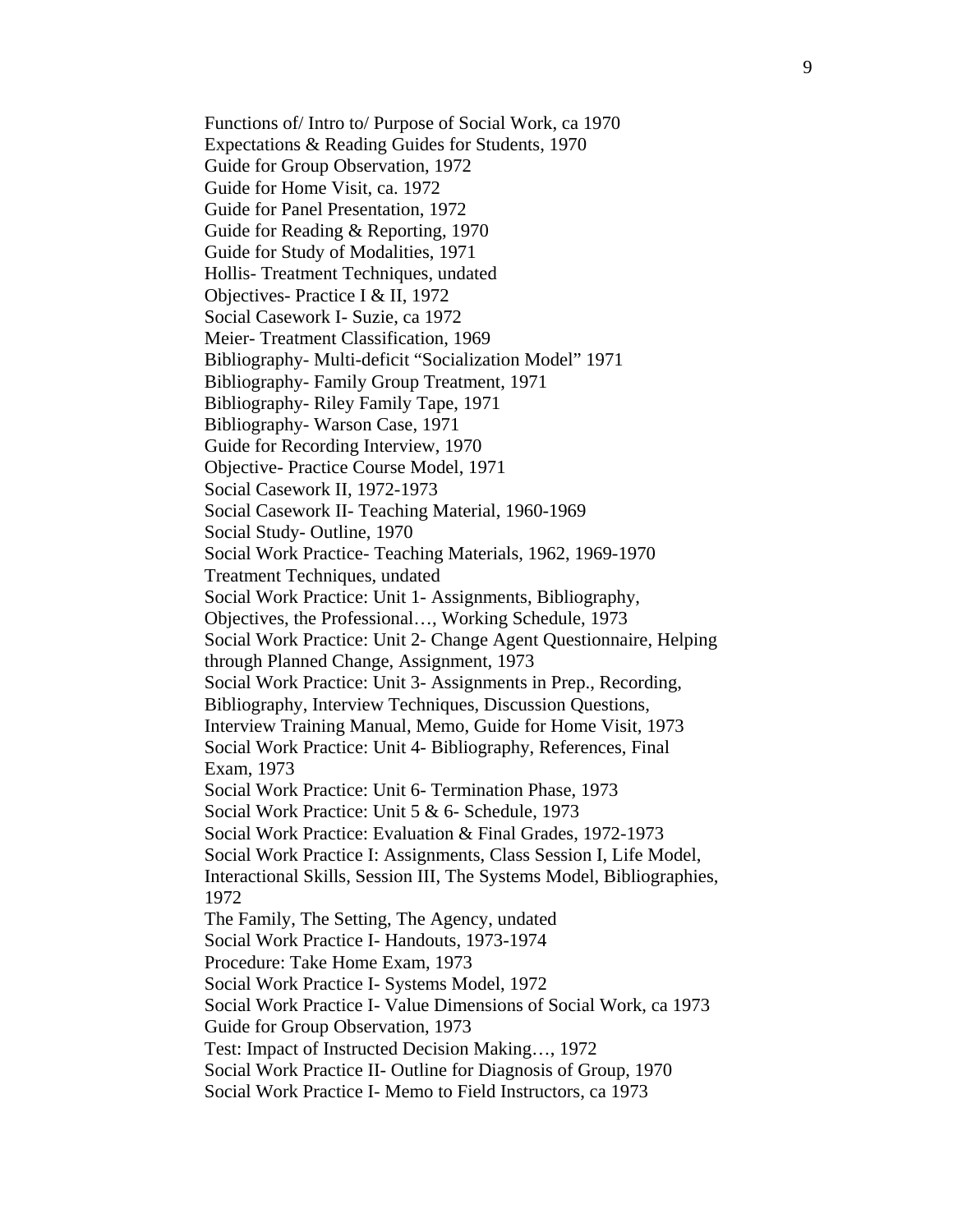Social Work Practice I- Unit Schedule, 1973 Faculty Annual Reports 1953-1959 1959-1966 **14**  1953-1957, 1957-1964 Annual Report of Faculty to Dean Ashton, 1945-1950 1950-1953 Advisory Committee to Dept. of Social Service, 1969 1941 **Committees** Careers in Social Work Committee Meetings, 1969 History of Social Welfare, 1955-1965 Community Relations & Recruitment, 1969-1970 Continuing Education, 1968 Equal Opportunity, 1964- 1968 Curriculum, 1964-1965 Study of Div. of Social Service (John H. Mueller), 1958 Tenure Policy, IU Bloomington, 1968 DSS (Div. of Social Service) Study Committee Materials, 1955- 1958 Dr. Mueller's Evaluation, ca 1957 Faculty Material Faculty Committee (ad hoc) on Grades, 1961-1966 DSS Time Study, 1948 Improvement of Faculty Teaching- Student Evaluation, 1951-1952 Faculty Policy Committee, 1964-1966 Faculty Retreat- Waycross, 1970 Faculty Salaries & Workloads, 1950-1952 Faculty Seminars & Workshops, 1972 Faculty Simulation Series- Goldberg, 7/7/1965 Faculty Simulation Series- Raymond Kane, Linda Chestnut, 1965/66 Faculty Simulation Committee, 1965 Faculty Work Load, 1957-1958 **Committees** Equal Rights, 1958-1966  $15<sup>th</sup>$  Anniversary, 1956-1960 Housing, 1957-1964 Library, 1969-1970 Mental Retardation Steering Committee, 1969 Omnibus (hed) committee, 1974 Policy Committee of Union Building, 1956-1964 Security Awareness, 1974-1975 Staff Affairs, 1975

Social Service Dept.- Medial Center Annual Reports, 1955-1966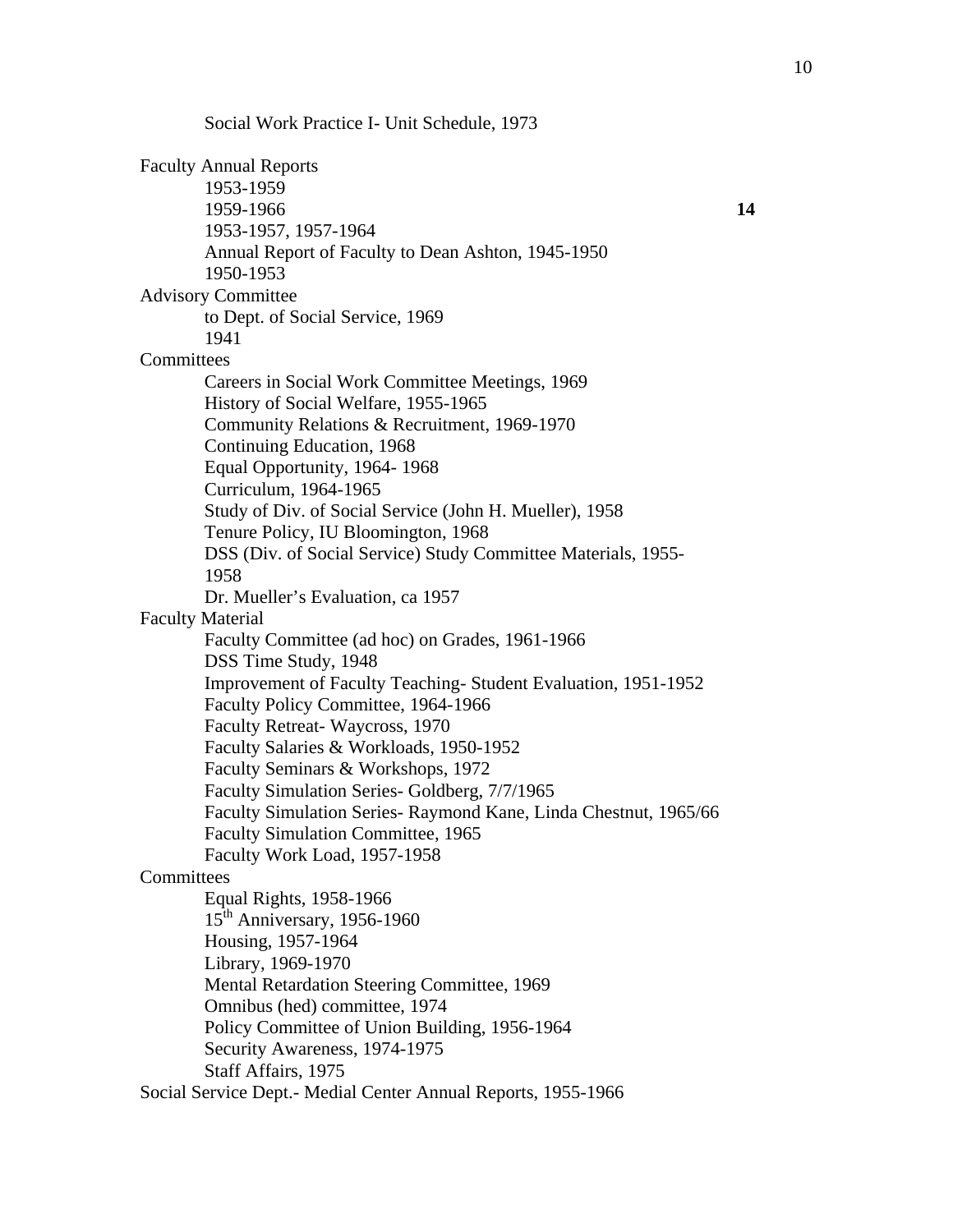Part-time Students' Committee, 1941 University Self-Study Committee, 1965 Annual Reports- Faculty, 1967-1976 (empty) Faculty Meeting Minutes 1945- 1952 1956-1963 **15**  1952-1956 1963-1977 ACHE- NUEA (Assoc. for Continuing Higher Education- National University Extension Assoc.) Annual Stat. Reports, 1975-1976 Academic Coordination Committee- Selected Materials, 1976-1977 Academic Procedures Committee- Selected Materials, 1976-1977 Administration of Public Social Welfare Service, 1957 Admissions Black Student Enrollment, 1970 Policies, 1971-1974 Transfer of Credits, 1976 Advisors- Faculty, 1970, 1973-1977 Affirmative Action Memoranda from IU, 1977 Proposed School Policy, ca 1974 Office: Guide to Recruiting, 1974 University Policies, 1973 Agency Relationships, Miscellaneous, 1967-1968, 1972 Miss Allen's Miscellaneous Materials, 1968 Alumni of School of Social Service, 1969 Alumni Assoc. Minutes, 1976-1977 Anderson College- Pre-professional Consultation, 1956 Annual Field Days, 1951-1963 Audio-Visual General, 1973 Media Workshop, 1976 Programs for Improvement, 1976 Awards (Dean's Honors Awards, Commencement- blank) Ball State University: Social Work Dept. Blueprints, ca. 1970s Alumnews, 1975-1976 Board for Fundamental Education, 1973-1975 Board of Trustees- Most Recent Agenda, 1977 Bookstore, undated Bradford Woods, 1973-1974 Grace Browning Memorial Fund **16 16** Social Service Review Correspondence (1953), & Condolences to Miss Houk (1951) Mailing List/ Solicitations (ca. 1951) & Pamphlet Data (1951) Bulletin (Correspondence), 1975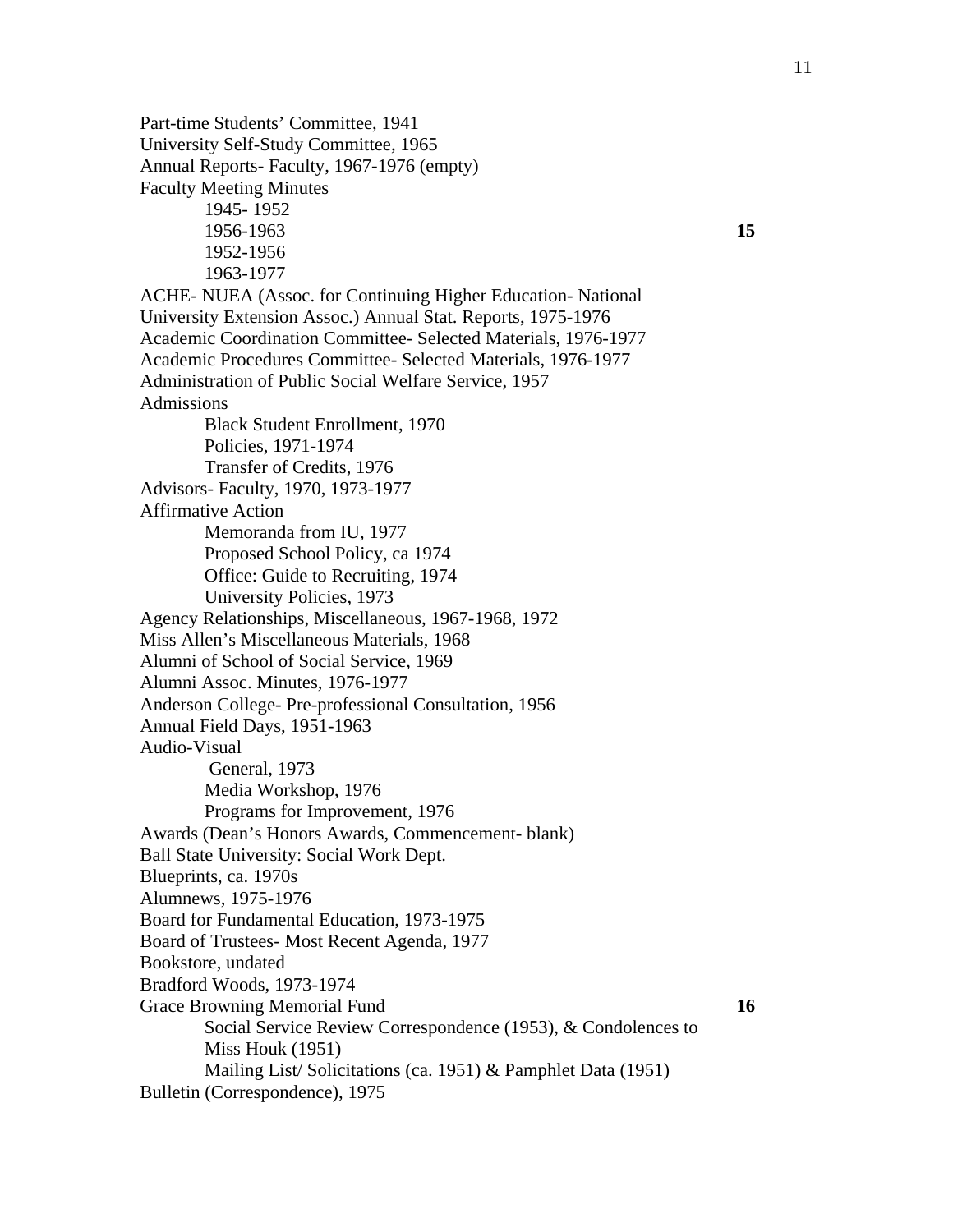CSWE (Council on Social Work Education): Accreditation Guidelines, 1965-1977 Annual Statistical Reports, 1950- 1976 Bulletin: Responding to Today for a Better Tomorrow, ca. 1969 Board of Trustees- IU, ca. 1977 **CSWE** By-Laws, 1972 Community Mental Health Project Proposal, 1974-1975 Conference on Minority Content, 1974 Correspondence re: Industrial Social Work, 1977 General Correspondence, 1977 Minority Program Involvement, 1967 1975 Grad & Undergrad Accreditation, 1973-1976 Correspondence & Related Materials Questionnaire on Extending Social Work Education to Public Social Services Personnel, 1954 Questionnaire- Employment S.W. Students by Fields, 1955 Questionnaire- F.W. for Students in Other Countries, 1956 Questionnaire- Survey of Employment Status of Former Social Work Students, 1957 Questionnaire- Evaluating CSWE Record Service, ca. 1955 General Questionnaires, 1973-1977 Report of Task Forces on Practice & Education, 1974-1975 Task Force on Structure & Quality of Social Work Education, 1974- 1975 Undergraduate Membership Committee, 1970 Undergraduate Program Approvals, 1969-1974 Campus Planning- Building Projections, 1972 Campus Development, 1979-1981 Center for Social Work/ Social Science Interchange Associate Course (1970) Program Description (1970-1971) Correspondence (1968-1972) Grant Proposals (1970) Christian Theological Seminary, 1961-1970 Unit I Code of Ethics, ca. 1967 College of Human Services- Audrey C. Cohen, 1974-1976 Commencement Data, 1970-1971 Commission for Higher Education, Indiana, 1972-1975, 1977 **Committees** on Student Housing- Mary Houk, 1964-1966 Schools, 1974-1977 on Urban Studies, 1961- 1965 University, 1976-1977 Community Service Program- City of Indianapolis, 1970, 1971-1974 Community Action Against Poverty, 1976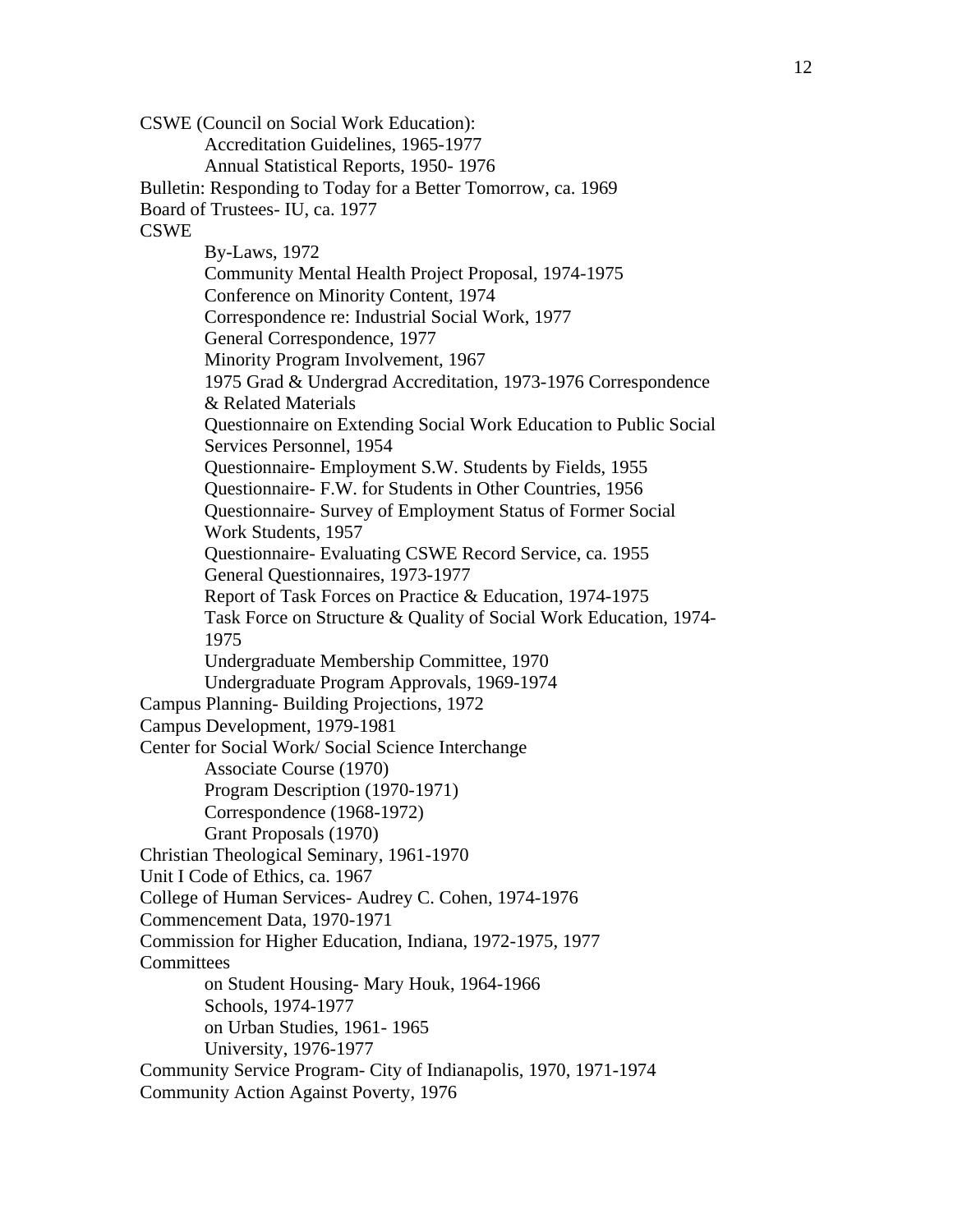Computers, 1970-1972 Conferences: Policy re: Student Support, 1974 Continuing Education, 1972-1976 Clippings re: School, 1960s & 1970s Consortiums **17**  for Information on Social Work Education, 1971-1973 for Institutional Cooperation- Big 10 Schools, 1975-76 for Urban Education- Marion Co. Data Component, 1976 Constitution of the Graduate School of Social Service Correspondence Prior to July 1934 (1929-1934) CSWE Fellowships & Scholarships to Grad Students, 1954-1964 1954 Group Work Graduates Correspondence: Indiana State Dept. of Public Welfare, 1960-1973 Course Approval Routing, IUPUI, 1976 Course Levels: IU & ICHE Policies, 1977 Credit by Examination, 1974- 1975 Curriculum BSW Committee, 1975-1977 Course, Programs, & Degree Reviews, 1974-1975 1969-1972 Deliberations/ Actions Developments, 1970 Report to President Faculty Position Papers (1971), Gordon/Schutz Visit (1975), MSW Committee (1975-1977) Constitution of Faculty of Grad School of Social Service, ca. 1970 Consortium for Urban Education, Indianapolis, 1973 Planning & Management Misc., 1974, 1976 Minority Content: 1973 Faculty Responses New Course & Course Change Requests, 1968-1977 Program Plans & Coordination Committee, 1973-1974 Project on Integrative Teaching, 1968-1970 Service Courses, 1974-1975 Student & Consultant Responses, 1969 TCSE, Old Courses, 1941-1945 Undergraduate Committees, 1969-1975 Division of Social Services (DSS)- Bloomington, 1958-1964 Historical Files, 1948, 1954 Curriculum Work Groups, 1969 Planning & Management Prospectus, ca. 1973 DSS Comprehensive Examinations, 1950s & 1960s DSS Students Association, 1967 Annual Reports- Dean's, 1968-1977 Dean, Conference of Social Work Miscellaneous, 1976-1977 Correspondence- Dept. of Social Service, Medical Center, 1966 Distinguished Professorships/ All University Teaching Awards, 1973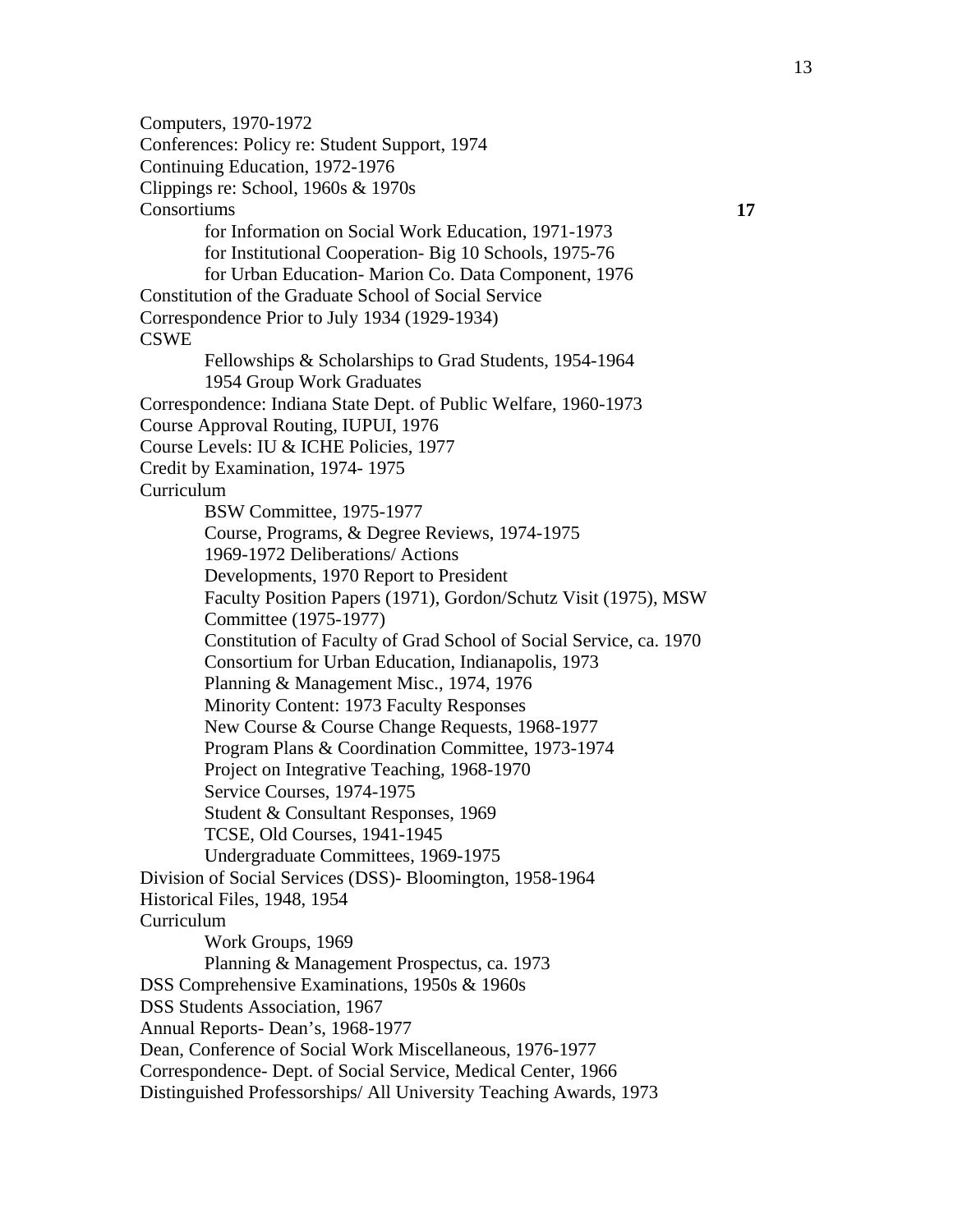DSS- Bloomington, 1959- 1967 Doctoral Programs, 1976 Double Majors- IUPUI Policy, 1975 Evaluation Forms- Students, 1968, 1973 Grad & Undergrad Courses- South Bend Center, 1954-1962 Faculty Materials Addresses & Info, 1975-1976 Agenda- Faculty Meetings, 1960-1968 Appointments for Field Instructors, 1970-1976 Faculty Council, 1976-1977 **18**  Faculty Council Proposed Constitution, 1976-1977 Database, 1974-1975 Workload Analysis- University Figures, 1974-1976 Workload Guidelines- SSS, 1969-1970 Workload- Other Organizations, 1964 & 1969 Family Service Assoc. of Indianapolis, 1973 Field Instruction Assignments & Agencies, 1975-1976 Field Placements, 1973- 1976 15<sup>th</sup> Anniversary, 1960 Founders Day, 1977 Fund Raising for ICSW & ICSSW, 1966 Grading- General, 1970-1973 Council/ Committee on Graduate Affairs, 1972-1976 Faculty- Curriculum Vitae, 1974 Graduate Courses Off Campus- Miscellaneous, 1947-1963 Gary Center, 1948-1959 Graduate School Policy, 1961-1966 Graduate School of Social Service, IUI, 1969-1970 Graduation List Procedures, 1974-1975 Henry Graham's Reports from Thailand, 1957-1958 Grants Public Housing Communications Program, 1976-1977 General, 1970-1975 Lilly Endowment, 1973 Research & Sponsored Programs, 1975-1977 SPEA Proposal re: Aging, 1976 Title XX Correspondence & Materials, 1975-1977 Handbook for School Policies, Fall 1975 DSS Historical Material, 1936- 1966 Honors, 1972-1976 Housing Special Course S490, 1971 University Proposal, 1975 IU President's Office, 1964-1970 IU Public Administration Contract, Thailand Correspondence, 1955-1959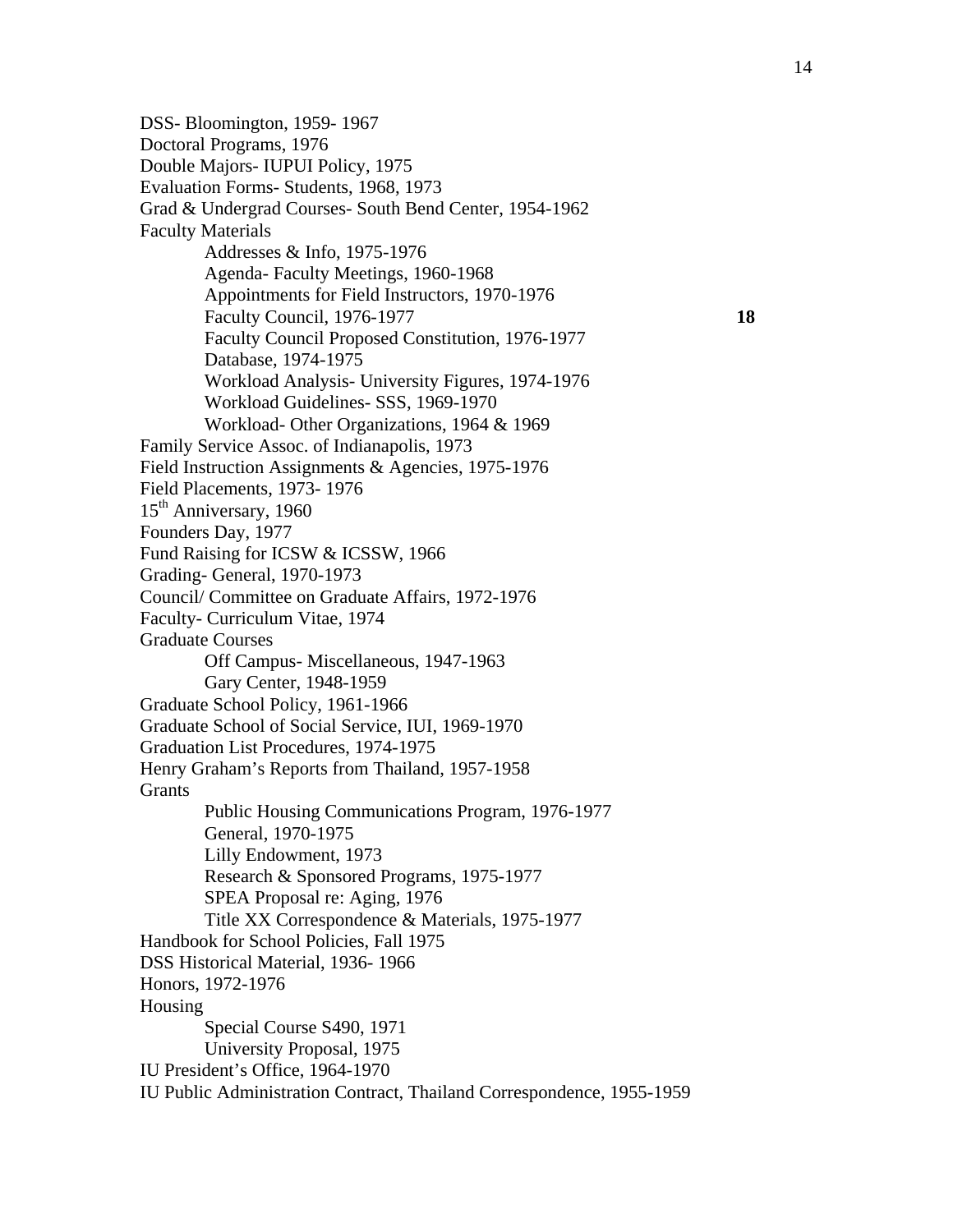IU Treasurers Office, 1954-1967 Indiana Conference on Social Welfare, 1974-1976 Indiana- SPDW: Administration, Field Work, Planning, etc., 1947-1950 Indiana Vocational Technical College (Ivy Tech), 1975 **19**  Indianapolis Public Schools: Social Service Dept., 1973 Indianapolis University- Proposal for, 1968 Independent Learning Center- Liberal Arts Proposal, 1974 Inflation, People's War on (Conference), 1974 Information Resources & Social Work Center for Social Work/ Social Science Interchange, 1970-1972 Information, Release of University Policies, 1975 Industrial Social Work- Indiana Conference, 1976-1977 Institute of Training for Public Service, 1959-1964 Institutional Memberships, 1970 Italian Assignment, 1950-1951 League of Women Voters, 1971 Lectures on Welfare & Security given in Indianapolis, 1936-1937 Lilly Endowment, Inc., 1949-1951 Library, 1969-1977 Long Range Planning Committee- University, 1975-1976 School Projections, 1973 MSW Graduation- May & August, 1976 Martin Center, 1971 Medical Social Work, 1945-1947 Model Cities- Indianapolis, 1969-1970 Memorial Resolution on the Death of Walter Binyon Johnson, 1970 Mid-America Social Action Workshop, 1967 Name of School, 1972-1973 National Conference on Social Welfare, 1976 National Foundation for the Social Sciences Act of 1969 New Building- DSS (proposed needs, etc.), 1950-1965 News Bureau, 1974 Correspondence- Northwest Regional Campus of IU, 1968 & 1970 Office of the Provost- Medical Center, 1966-1968 Part-Time Faculty Meeting, 1974-1975 Phi Alpha Honorary Fraternity, Iota Chapter- Bloomington, 1970-72 Pictures- Loaned, 1972 [1 photo, letters] Piven, Frances Fox, 1975 Policy- Grades & Grade Changes, 1963-1967 President Stahr's Ad Hoc Committee re: Future Role & Place in Adm. Structure of DSS, 1965 Policies: University Policies Regarding, 1973 Minutes of Program Plans & Coordination Committee, 1973-1974 Manpower Surveys: Social Work- Indiana- SSS, 1971-1974 Programs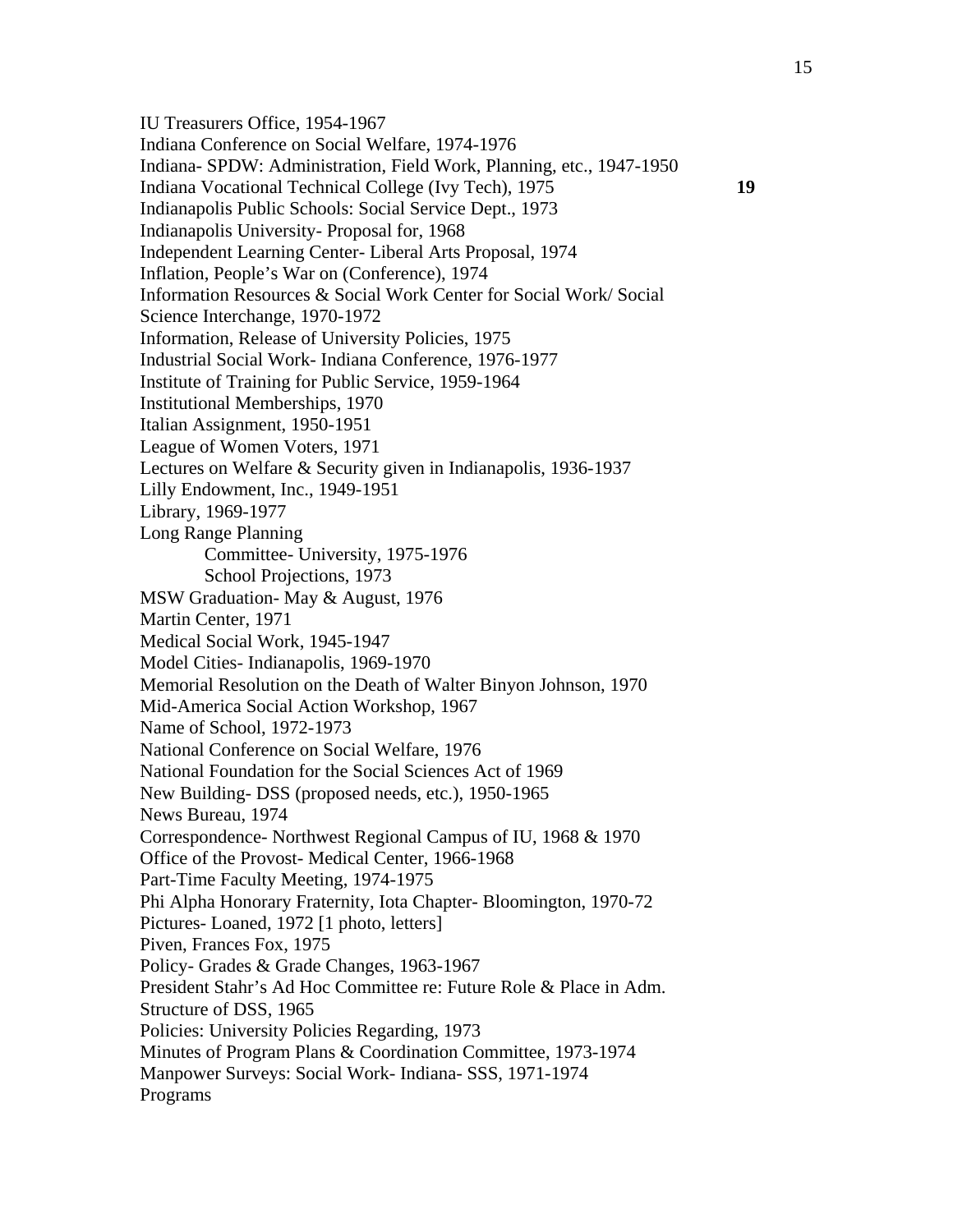Graduate Part-time Students, no date BSW & Associate Degree Proposals, 1972-1973 IU Bloomington (1970-1975) IU East (1974-1977) IU Fort Wayne (1972-1974) IU Kokomo (1974) IU Southeast (1976) IU South Bend (1974) Intercampus Development, 1975 Report Intercampus Model Agreements, 1977 1972 Proposal for Associate Degree in Child Care President's Committee on the Aging, 1976-1977 Report on President Ryan's Committee on Social Service Expansion, 1973-1974 University of Evansville & IU SSS, 1972-1976 Psi Iota Xi, 1953-1956 IU Northwest, 1962-1976 Public & Environmental Affairs- School of, 1973 Publications: University Prospectus, 1976 Purdue University Social Service, 1974 Questionnaire re: Enrollment by Fields of Practice, 1954 Recommendations- Graduate School, 1945-1953 **20**  Recruitment- Student, 1975-1977 Reference Letter Policies, 1969-1974 Regenstrief Institute, 1971-1973 Religious Studies: Joint Major Idea, 1974-1975 Request for Courses- Undergraduate, 1962-1964 Riley, James Whitcomb- Memorial Assoc., 1950-1956 Sabbatical Leave Policies & Forms, 1976-1977 Bruce Savage's Material, 1955-1957 Schedule of Courses, 1975- 1977 School of Medicine Proposed Dept. of Social Work, 1970 Scholarships, Fellowships & Fee Remissions- Awards made, Relevant Policies 1968-1977 Scholastic Honorary Societies- IUPUI, 1973 School of Social Service, 1971-1979 Registration Materials: Semester I 1970-1971, Semester II 1969-1970 Social Service Club- IU Bloomington, 1970-1972 Social Service Dept.- Bloomington, 1968-1972 Social Work Careers: Research Proposal, ca. 1976 Social Work Manpower Needs in Indiana Surveys, 1974 Social Work Publication Offices, 1971 Source of Support for Students Enrolled Semester I 1971-1972 Space: University Policies, 1975 Student Assoc. Letters, 1974-1975 **Statistics**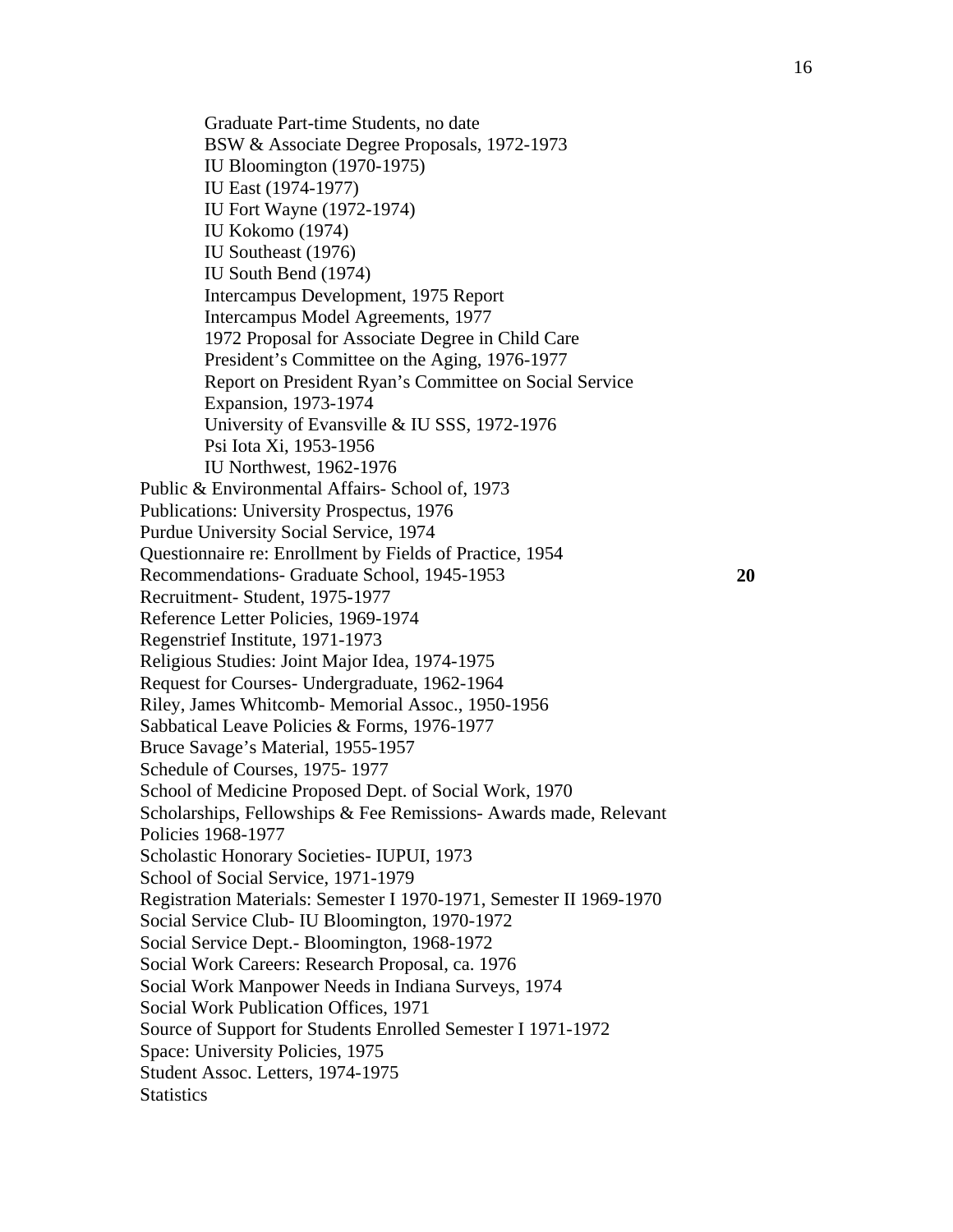Report on Annual Enrollment, 1945, 1946-1949 Social Work Education, 1945-1968, 1937-1968 Staff/SSS: Job Classification, 1974 School of Social Service: History, 1915-1975 Student Materials Manuals- Information for Students, 1969-1970 Student Assoc. Colloquium Committee- IUPUI, 1972 Records Code Book, ca. 1972 References & Records, 1974 Representatives, 1976-1977 Rights & Responsibilities: University & School Policies, 1972-1977 Records- Policies, 1968-1976 Student Unrest, 1970 Study of Social Service Major- Undergraduate Program, 1953-1955, 1960- 1962 Summary- Discussion Teaching Methods, 1948-1949 Summer Sessions: 1965-1971 Syllabi, 1968-1969 Theses, Individual Reports & Group Research Projects- Supplement, 1957- 1965 U.S. P.H. Service- Correspondence, 1947-1963 Undergraduate (Pre-professional) Program- Brochure, 1966-1968 University Committees, 1976 **21**  University Hospitals: Social Service Dept., 1977 University Policies- Career Info; Smoking, 1975 Vacation- Anticipated Dates, 1977 Walter B. Johnson Memorial Lecture, 1971-1972 Mrs. Walter Johnson, ca. 1947 Workshop on Teaching Methods, 1949 Work Study- Correspondence, 1945-1958 [IU School of Medicine, Instructional Media Seminar, 1970] IUPUI Library Committee Library Materials- Master Copies [Social Work Newsletter Questionnaire, ca. 1974] [Paperworker Newsletter Materials] Case Study: 6<sup>th</sup> Grade Girls Group, The Soul Eleven [Social Work Course Materials] **Computer** Library Committee, 1967-1972 Community Organizations, 1939-1948 Correspondence Texas 1938-1939 Oklahoma, 1940-1942 Missouri, 1939-1940 Tennessee, 1940-1941 Permission to Publish & Quote, 1940-1941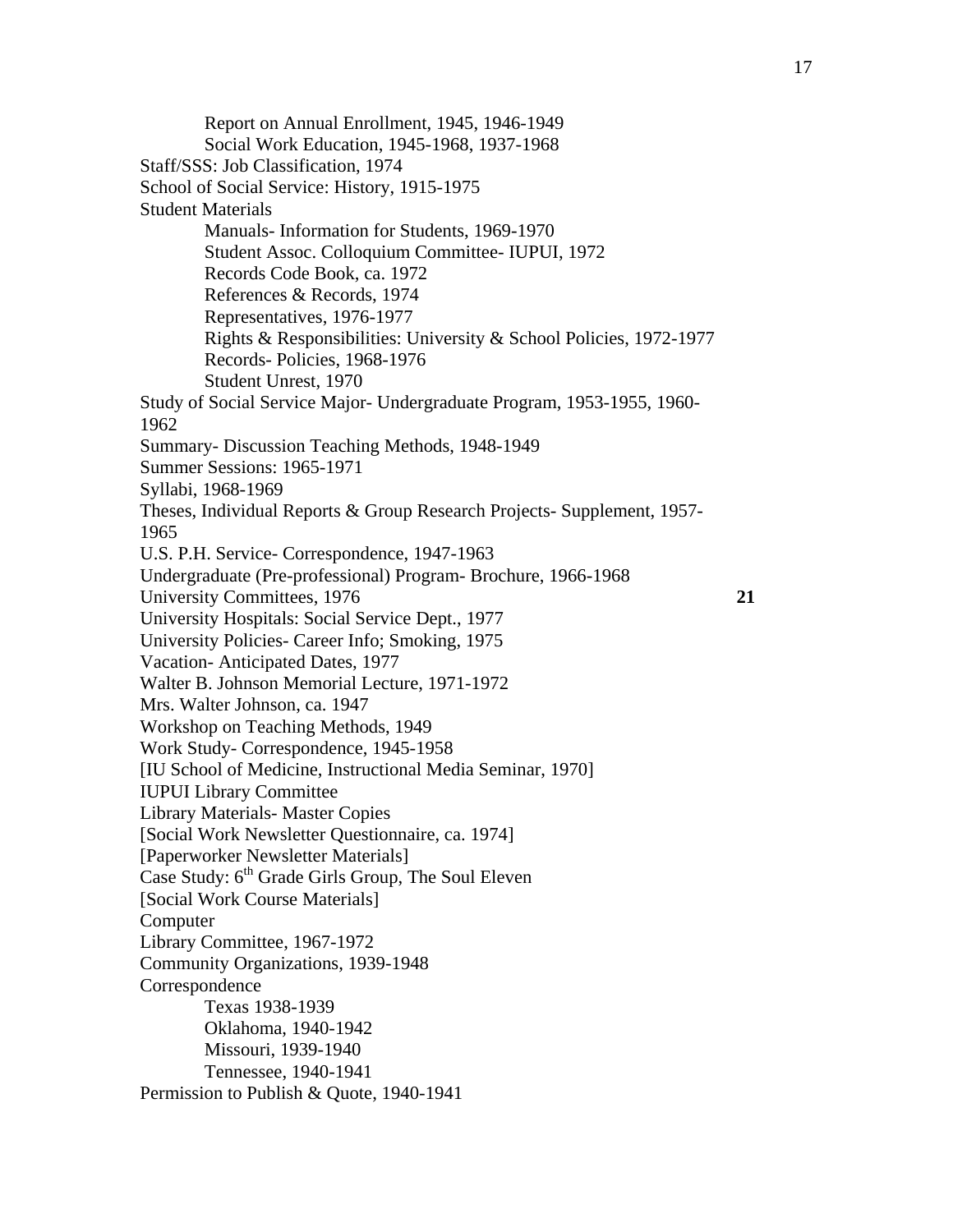Rural Child Welfare- Michigan, 1937 Correspondence re: Book, 1941-1942 Hughes (Carbon)- Michigan American Farm Bureau Federation Cooperatives- Farmers, ca. 1946 Correspondence, Michigan 1938-1939 Voluntary Private Agencies, 1946-1948 Correspondence, Utah 1938-1940 Washington State, 1939-1941 US Public Health Service, 1940 **Correspondence** Wisconsin, 1938-1940 Mr. Potts, 1942 Miscellaneous C- Rural, 1938- 1940 **CSWE** Teenagers in Hospital Setting Male Mental Patients Sparks, Jiggers, **22**  Hand-outs, SWPI (Social Work Practice I), 1973-1974 Rural Public Welfare- Book Reviews, 1941-1942 Ford (Prouty), Voc. Rehabilitation Indian Service, 1940 Missouri Community Record- Nodaway Co. Correspondence Illinois, 1939-1941 Georgia, 1940-1941 [includes photos] Alabama, 1939-1940 Kansas Metzler, Amelia, ca. 1939 Correspondence, 1939- 1940 MSS. & Codes RPW Michigan Farm Cases, ca. 1937 Putnam- Wright- OAA- Michigan Farrar (Carbon)- Wisconsin Rural Public Welfare Miscellaneous Teaching Material Miscellaneous Rural Forms- Michigan Social Security Power Projects Central Stores Requisitions Purchase Requisitions Rural Public Welfare Bureau of Agricultural Economics- Studies of Rural Communities, 1940s (Home Missions) Health Scaritt College (Rural Center)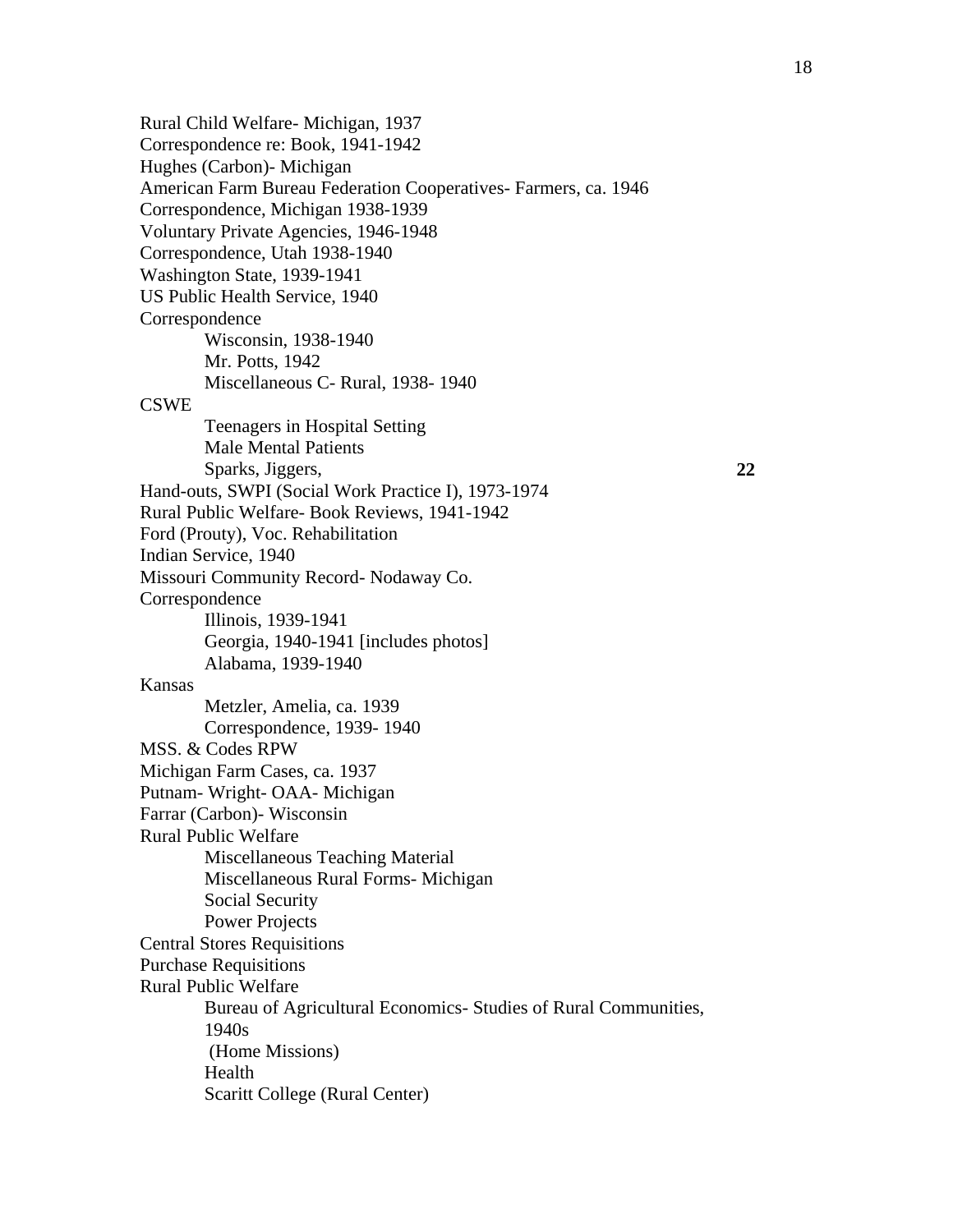Rural Rehabilitation Seaton, Leonard- Kansas FSA Long, Carl Klancy, George & Velma Jording, Ewald- Kansas Poindexter- U.C.- Chicago Problems Relating to Administration of Relief in Rural Areas Kohler, Warren Schutt- Michigan Correspondence- Miscellaneous, 1940 & 1942 Sherman, Arlie- Kansas, FSA Marquees- Missouri, ADC Case Material- Miscellaneous Rural Public Welfare Recreation Housing Social Work Practice- SWP Bibliography Group Prospectus: Instrument for Planning, 1976 Use of Program Activities, 1973 Social Group Work II- Term Paper, Analysis of Problem-Solving Process Bibliography on Roles of Social Worker in Practice Dyadic Encounter, 1974 CSWE: Working with the Poor, Unit VI, ca. 1968 Working Paper from NASW Commission on Social Group Work Model for Stage of Group Development Social Work Practice I, Guide for Recording Case of Arthur Outlines of Problem-Solving Model The Middle Phase (6 Sessions), Fall 1975 Selected Bibliography on Roles of Social Worker in Practice, 1973 Code of Ethics, ca. 1967 Mother's Group Record Interview with Mother of Handicapped Child Interventions in Social Group Work The Kings The Termination Phase Information Resources & Social Work by Martin Bloom, 1970 [Downtown Campus Library Information] Evaluation of Student's Field Experience, 1974-1975 Objectives of Social Work Practice I, 1975 Working Schedules, 1975 Social Work Practice I Lab Assignment, Fall 1975 "The Case Work Relationship"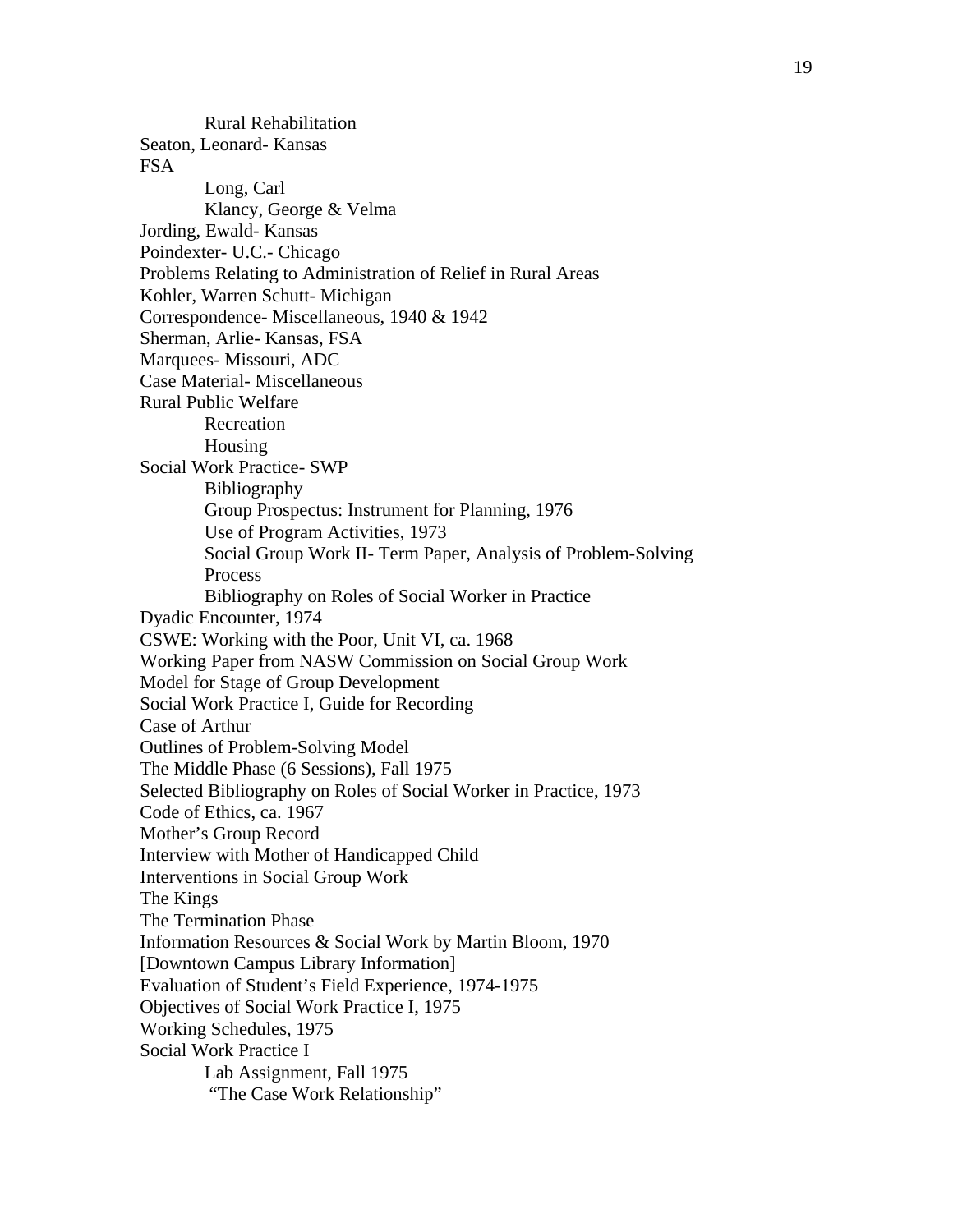Discussion Questions for Lab, 1975 Suggested Neighborhood Visits, Fall 1975 Observer's Guide (Adaptation from Truax, 1967) Unit III: Planned Change- The Beginning Phase, 1975 Student Process Recording: A Plea for Structure **23**  "To Think About the Unthinkable" by Ann Hartman Some Thoughts on Values in Social Work Mary Nelson Case, 1975 Social Work Practice I Framework for Problem Solving Assignments, 1975 Social Work Roles, 1975 A Guide for Preparation of Written Assignments Course Materials Principle of Individual Challenge in Least-Size Group Research in SGW S542- Social Function, 1966-1967 S542- Work with Groups: Themes on Small Group Theory What to Look for in Groups S542- Group Work Practice by Vinter Older Adult Group The Kings Veteran's Hospital Ward Group Group Work II- Group Dimensions Guide for Group Observations Interview with Mother of Handicapped Child S542- Paper by Levine Practice II- Outline for Summary on Work with Individual Member of a Group Group- HASW Statement Outline for Diagnosis of Group "Expected Behavior of Potentially Helpful Person" Basic Bibliography (SWP I), 1975 Criteria for Grading Written Work, 1973 Men's Group, Fall 1971 Helping a New Group Get Started Outline for Diagnosis of Group &  $6<sup>th</sup>$  Grade Girls Group (Soul 11) S542 Housing Project, Parent Education CSWE- Children in a Child Guidance Center: Selected Records Attendance Records: 9/23/1976- 9/12/1977 Background Info- Meeting with Resource People, 1975-1976 Community Resources Contact People Correspondence Received, 1976-1977 Sent, 1976-1977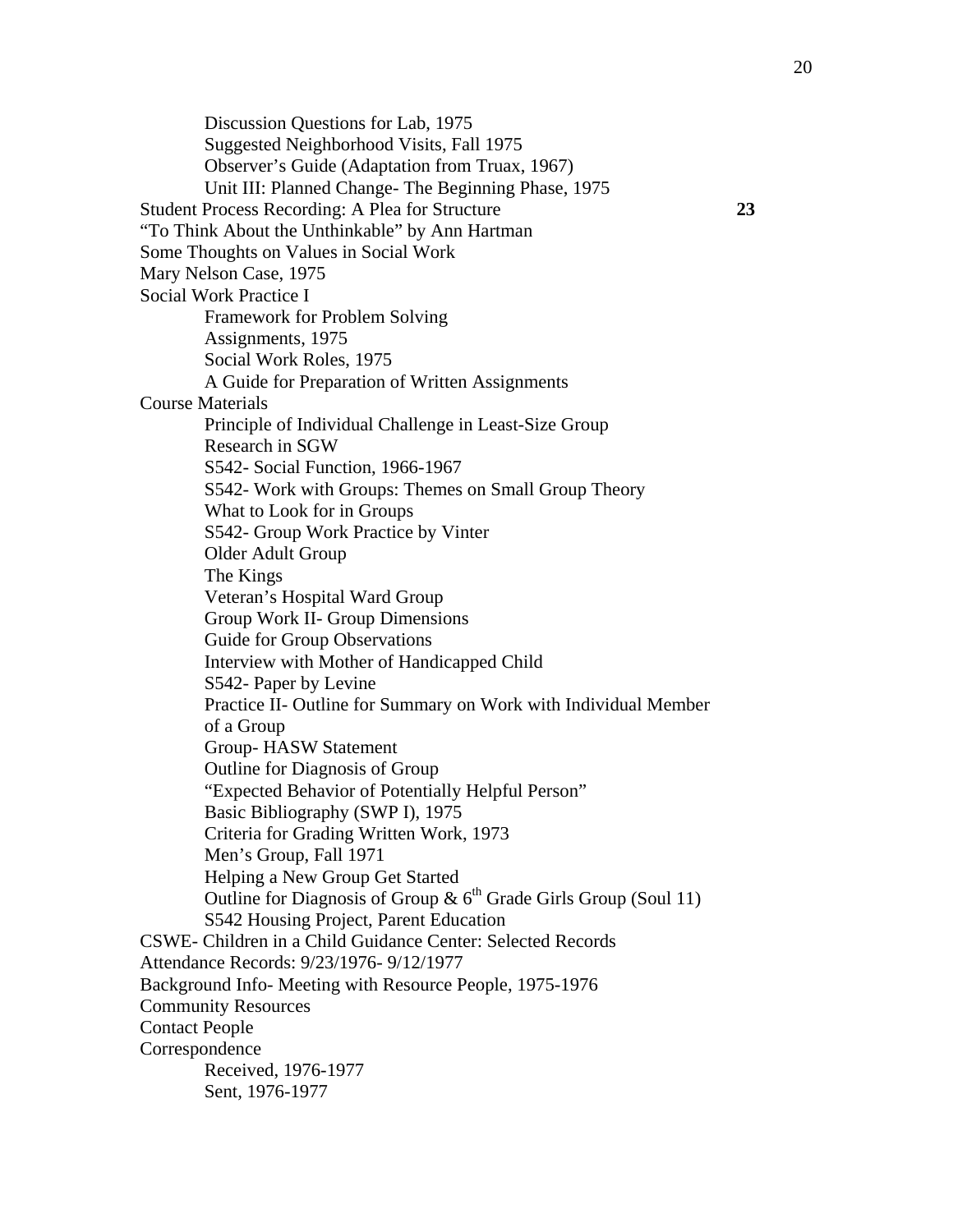Curriculum Materials Public Housing Communications Program Final Report 1977 Listings of Resource Materials Mailing Labels Meetings/ Minutes 1976-1977 Mid-Year Report & Progress Reports, 1976-1977 News Articles, 1976-1977 Personnel, 1976 Photographs & Captions **24**  Profile of Richmond & Indianapolis Housing Authorities Program Summary Project Description & Grant Information Seminar Arrangement Materials, 1977 Session Evaluations Sheets, 1976-1977 Statement of Accounts, 1976-1977 Tenant Council Session (12/19/1974) & Leadership Development Class at IU Browning, Grace, 1906-1951 Mary Houk's Personal Files Correspondence & Programs, 1928-1981 Mary Houk's Trip to Japan, 1958 MacMurray College, Honorary Degree, 6/4/1961 Publications & Articles, 1936-1968 Retirement, 1966 Scroll, 6/10/1966 Speeches (by Grace Browning), 1935-1975 Newspaper Clippings Dr. Walter's Johnson's Files Thailand Mission, 1955-1957 **25**  "The Administration of Public Social Welfare Services in Thailand" by Walter Johnson & Virginia Kann White, 1957 Johnson, Walter- Diary & Reports, 1955 Monthly Reports: Walter Johnson to Joseph Sutton, 1955-1957 Johnson, Walter- Notes & Miscellaneous Items, 1955-1957 Personnel Administration Course Outline, ca. 1955 Research Methodology, ca. 1955 Institute of Public Administration, University of Thammasat, Social Welfare Administration Course Outline & Notes, ca. 1957 Term Papers: Dr. Johnson's Class, Institute of Public Administration Thailand Background Information, 1950s Thailand Dept. of Public Welfare, 1956 Thailand- Reports on Public Welfare Conditions & Programs, 1952- 1957 Public Welfare- General Information, 1940s & 1950s The Philippines- Public Welfare Reports & Plans, 1950s Sweden- Public Welfare Reports, 1924-1950 Publications, 1950s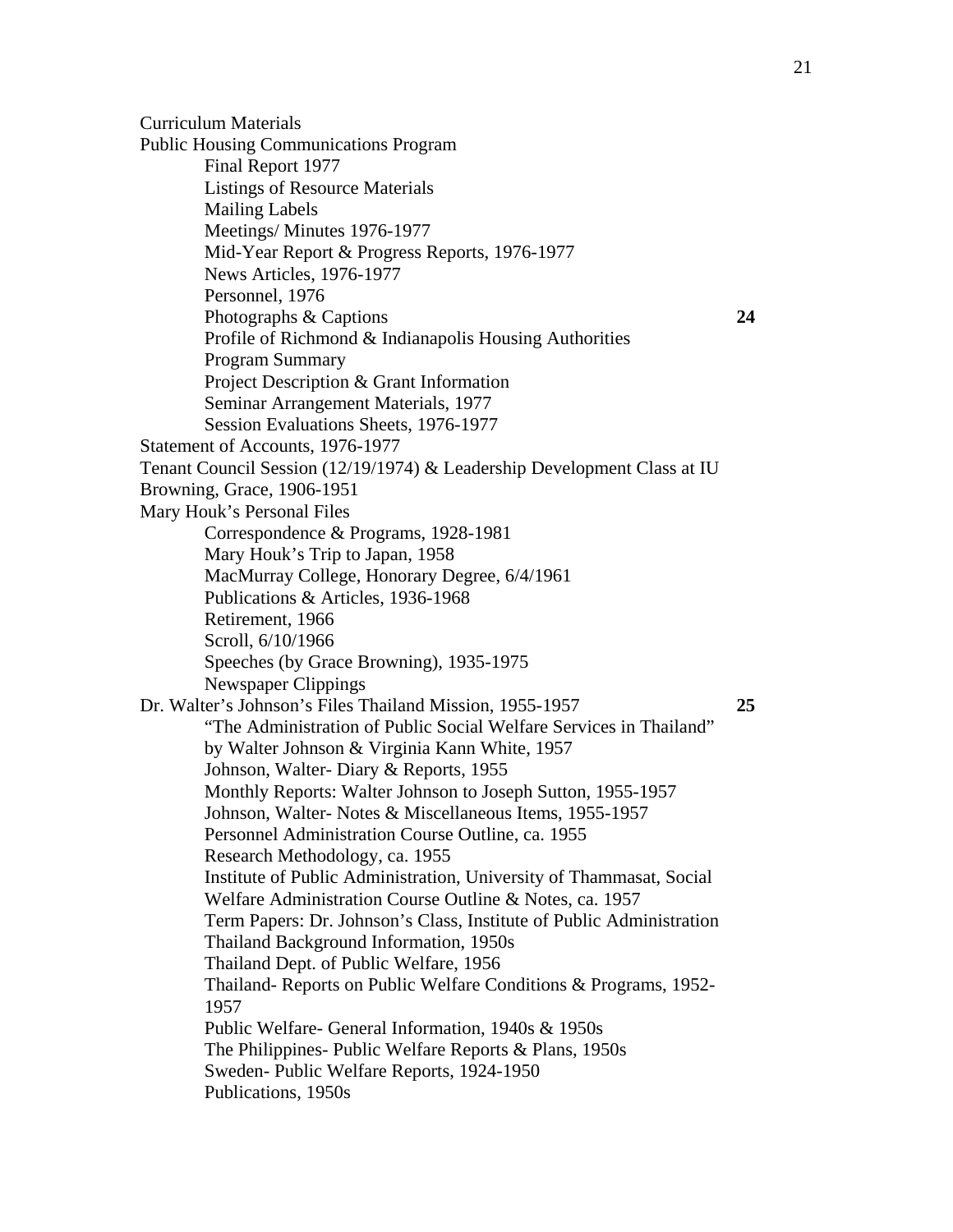[Book from University of Thammasat, written in Thai] Biographical Material of Margaretta Sackville Tangerman **26**  Correspondence- Dean's, 1969-1986 Curriculum- Grant Projects, 1969-1976 Jean Kaner- History: School of Social Work (rewrite) History of IU School of Social Work: "70 Years of Social Work Education at IU", 1982 Miscellaneous Notes & Reports from Dean Houk, 1937-1981 Correspondence with Bursar, U.H. Smith & Director Henry, 1912- 1924 Dr. Emerson's Speech on Robert Long Hospital, 1914 The American Assoc. of Hospital Social Workers, 1919-1923 Course Descriptions, 1920 & 1948 Traveling Fund Checks, 1926-1927 Papers of Edna G. Henry Medical Social Service Class Lectures Papers of Director Nelda Weathers, 1929-1930 Miscellaneous, 1913-1922 Annual Reports, 1911-1921, 1928-1930 "70 Years of Social Work Education at IU" [Hardcover & Paperback] Report of the Social Service Dept. at IU, 1911-1913 Annual Reports, 1915-1931 Brochures/ Newsletters, 1915 & 1948 Goals & Programs Committee, 1969-1980 Group Work Program Records History- School of Social Work Integrative Teaching & Learning Project, 1968- 1970 Intro to Social Work Course Notes, 1968- 1969 Course Papers, 1968-1969 **27**  Miscellaneous Papers Rural Education Social Service Records Mary Houk Papers Violet Tennant India Papers India Papers, Publications **28**  Miscellaneous Papers Speeches, 1949- 1973 Genevieve Weeks Papers Early Social Services Studies IU Published Studies, 1916 & 1919 Role of Settlements in Indianapolis, 1963 Report: Casebook on Racism, 1972 Black Experience Report **29**  1972- Study of Racism in Apartment Complexes…

22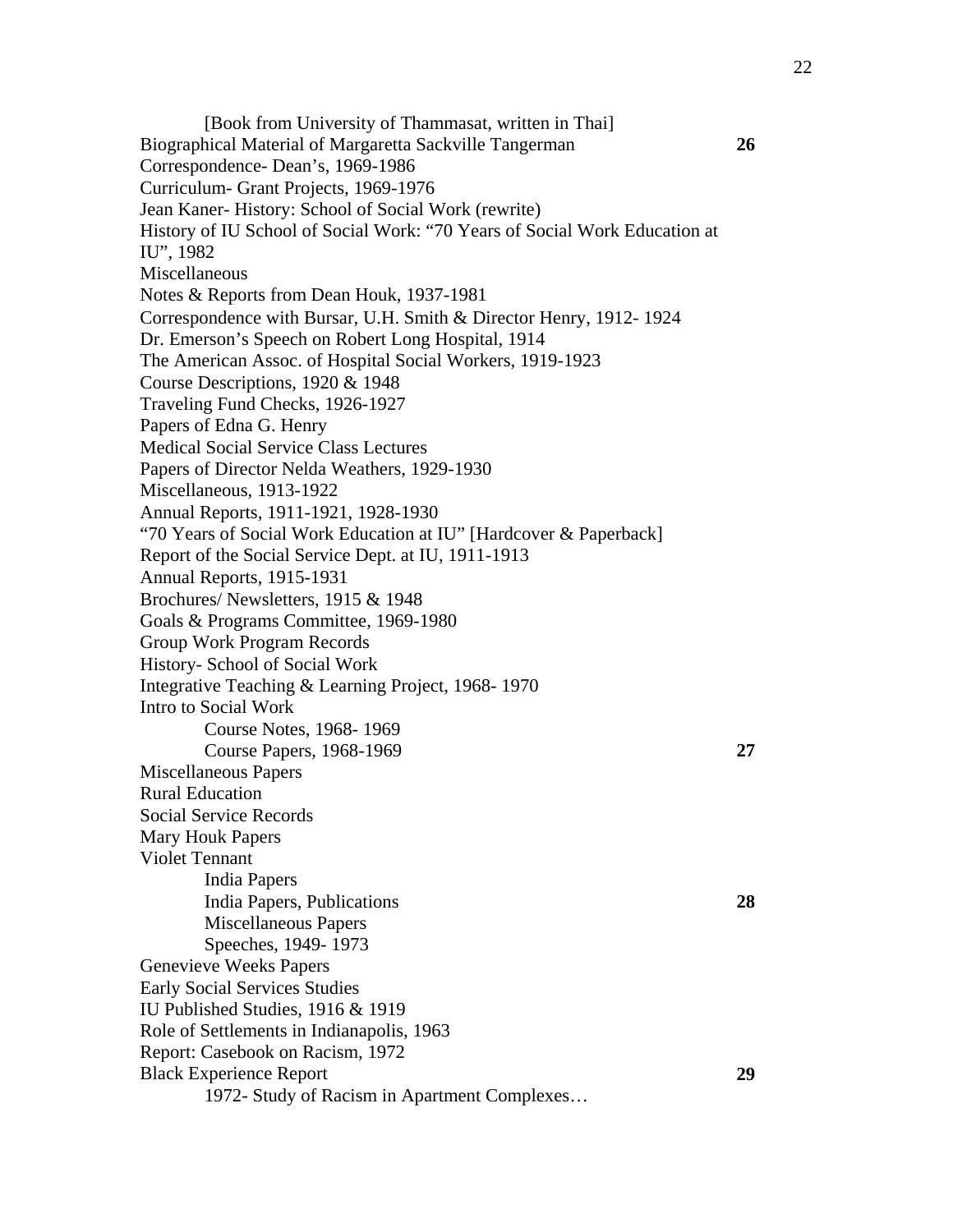Group Report, 1972- Study of Racism in Apartment Complexes… Group Report, 1972- Experience with Indianapolis Police Dept. Black Experience, 1972- Group Reports William H. Coleman Hospital Report, 1939-1940 [contains confidential adoption info] **RESTRICTED**  Personnel Files- Search & Screen Battle, Stanley- Vita, Publications, References, Visit Info, Ballots Beasley, Lou- Vita, Publications, Visit, Ballots Gingerich, Wallace- Vita, Publications, References, Visit, Ballots Green, Roberta- Vita, Publications, References, Visit, Ballots Leighninger, Leslie- Vita, Publication, Visit, Ballots Allen, Niathan Alstein, Howard Blackburn, James Figueira- McDonough, Josefina Greenfield, Wilma Hurn, Jannah Judd, Peter Keys, Paul Meinert, Roland Millar, Kenneth Morrison, John D. Queiro- Tajalli, Irene Schneider, Robert Siegel, Elbert Stuart, Paul Announcement of Position Vacancy Packet Information Sent to Candidates Byers, Kathy Letters- Decline Position Chang, Valerie Gramelspacher, Gregory Kapur, Mary Sullivan, W. Patrick Wagner, Marion Wilcox, Barbara- Chair Correspondence Log, 12/1993- 5/1994 Committee Mail, 12/1993- 6/1994 Minutes of Meeting, 12/16/1993- 5/6/1994 Candidate Colloquium Announcements, 3-5/1994 Evaluation of Search Committee, 5/1994 Computation of Time Spent on Social Work Search & Screen Committee, 12/1993- 6/1994 Account Info/ Reimbursements Search Committee Evaluation of Active Candidates, 5/1994 Course Syllabi: School of Social Work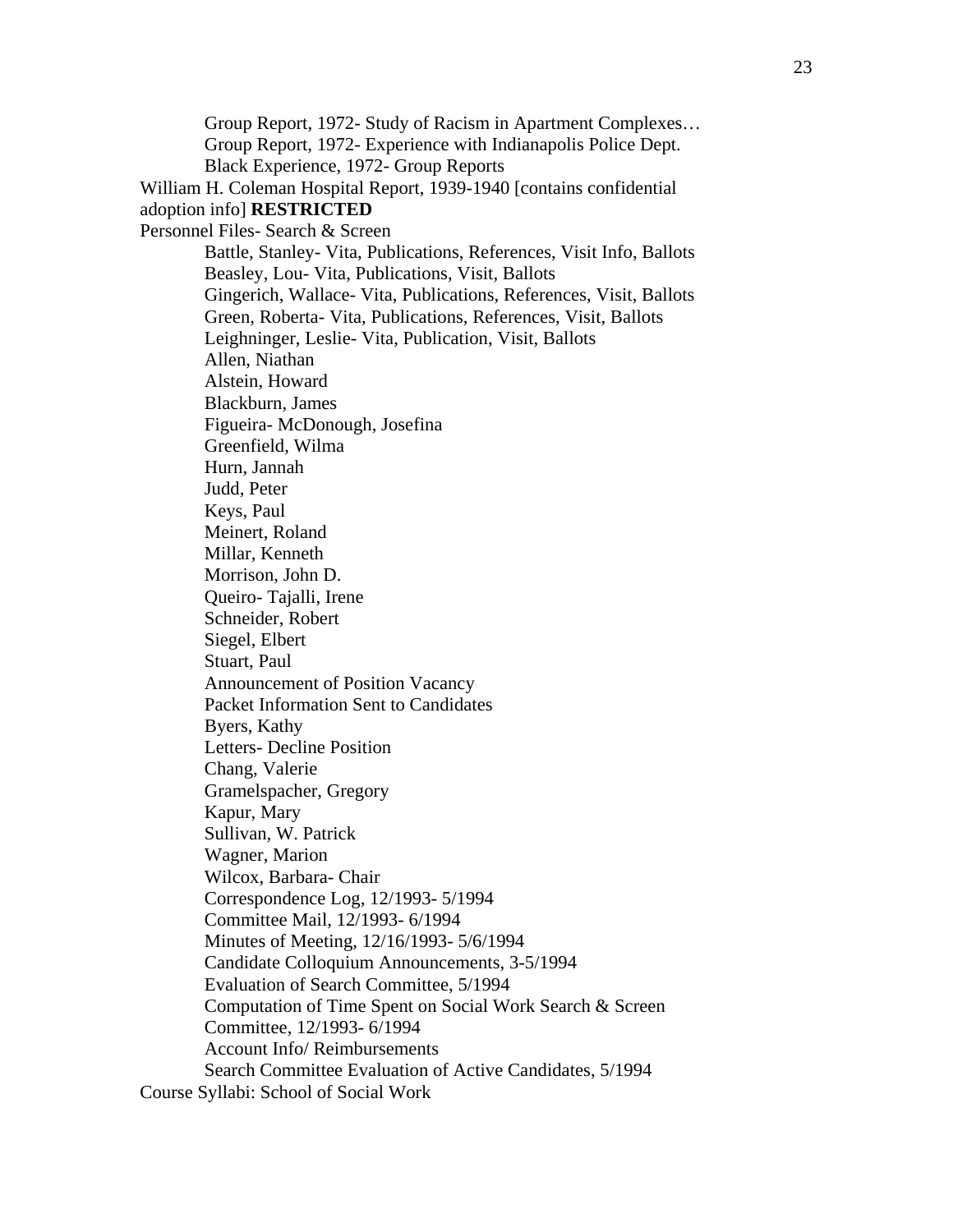Summer & Fall 1996 Summer & Fall 1996 **30**  Summer & Fall 1998 Spring, Sum. & Fall 1998 1999 Spring, Summer & Fall 2000 Fall 2000 **31** Spring, Summer & Fall 2001 Spring & Fall 2002 Acting Dean Powers Correspondence of, 1984 Miscellaneous **Newsletters** Alumni of IU, 4/1/1913 Social Service Dept., 8/1915 Social Service Work, 1919-1920 IU Newsletter & Announcement: Social Work, 1926- 1928 Bulletins/ IU Announcements Social Work, 1928- 1937 1928- 1944 [Bound] Social Work, 1937- 1943 **32**  Division of Social Science, 1943- 1968 Div. of Social Science, 1946- 1961 [Bound] (Grad.) School of Social Work, 1968- 1989, 1991-1993, 1997- 1999 IU Report of Social Service Dept., 1911-1918 Catalog- IU Social Work Audio/Visual Resource Center, 1981-1982 Miscellaneous Publications Directory- IU Div. of Social Service: Student/ Faculty, 1965-1966 Telephone List- Grad. School of Social Service Field Manuals- MSW & BSW, 1986, 1988 & 1993 Field Instruction Agencies & Student Assignments, 1980s & 1990s **Newsletters** The Exchange, 1978-1982 Paperworker, 1974-1975 IU Report of Social Service Dept., 1911-1918 [Bound] "The Retention of Literacy" by Prodipto Roy & J.M. Kapoor IU School of Social Services Faculty Vitae, 1977-1978 [BSW Program Study & Questionnaire, ca. 1976] Report: Need Assessment of Library Resources ca. 1974 Annual Report: 7/1/1947- 6/30/1948 Program Improvement Proposal- MSW Program, 10/17/1979 Self-Study & Report of Commission on Accreditation, 1964 **33**  [Meeting & Workshop Agendas, 1950s, 1960s & 1980s] Annual Reports, 1970s [Materials re: History] [Portrait Photos of Sophonishba Preston Breckinridge, Edith Abbott, &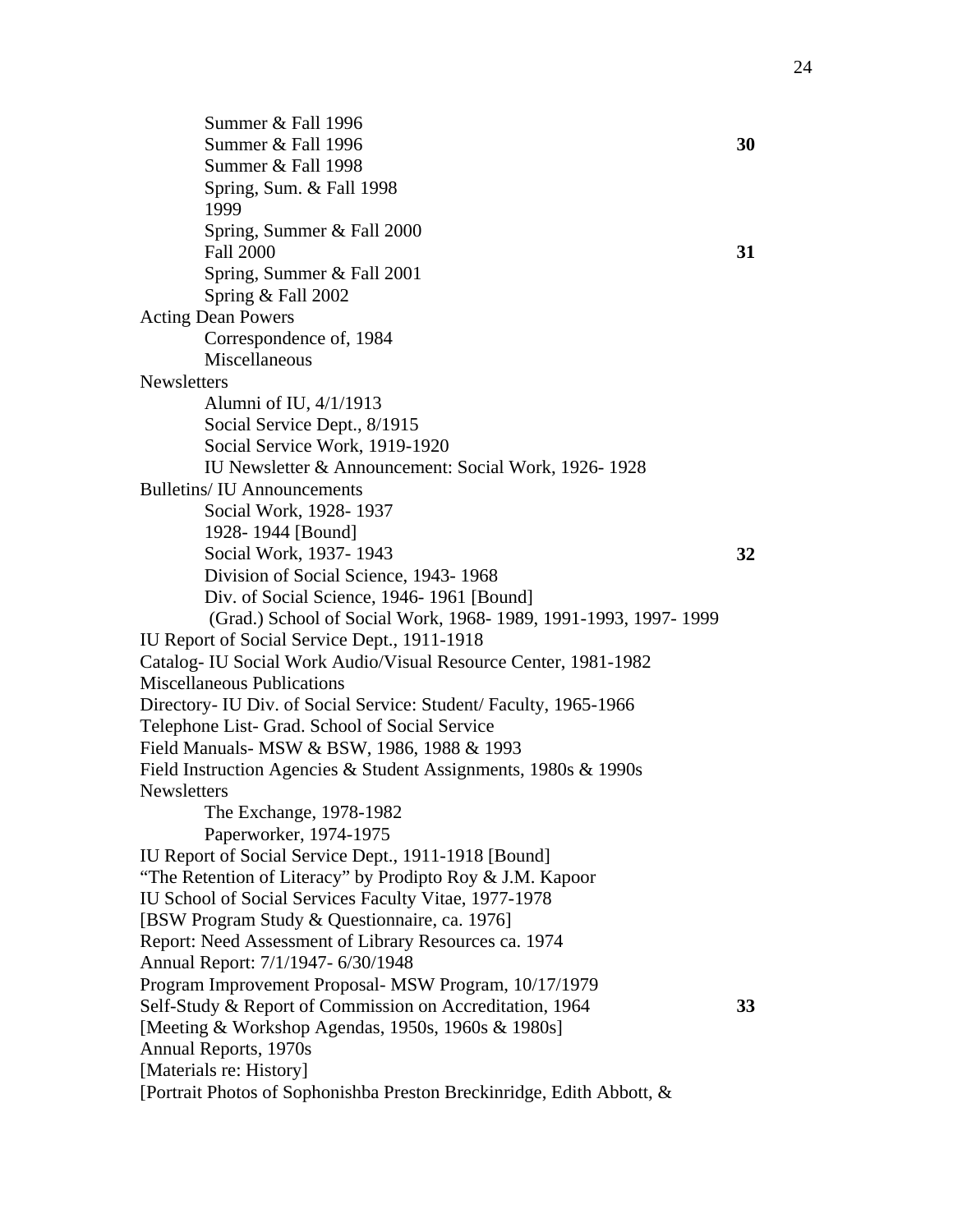Grace Abbott] Thailand- General Information Green, Roberta Rubin- Curriculum Vita Personal, 1909-1960 [Biographical Sketch of Margaret Miller Smirnoff] BSW Program Self- Study Report Vol. 1 & 2, 12/1980 Undergrad Program Report to Commission on Accreditation, Vol. 1 & 2, 6/1974 [Community Studies, 1982] MSW Program Report to Commission on Accreditation, Vol. 1 & 2, 11/1974 Faculty Meeting Minutes: 1978, 1982-1984 **34**  Self-Study Report- MSW Program: Vol. 1-3, Spring 1986 80<sup>th</sup> Anniversary- IU Social Work History Brochure- DSS [DSS 15<sup>th</sup> Anniversary Booklet, 1960] [70<sup>th</sup> Anniversary Program, 1981] [Lunch Time Film Series Schedule, no date] [Social Work & Social Policy, by Charles I. Schottland, 1960] [Social Service Alumni Invitations, 1975-1976] [Field Instruction Agencies & BSW Seniors, 1979-1980] School of Social Work- Annual Meeting, 1979] Alumni Material Alumni Assoc. [Alumni-Faculty Forum, 1980] IU School of Social Work Alumni Assoc. Events, 1989 Social Work Alumni Day, 1989 [Alumni Day Flyers, 1976-1977] [MSW & BSW Student Directories, 1978-1979] [Development Planning for Community Mental Health Service by Rosa Felsenburg] [Social Work Publications, 1938-1941] [Alumni Assoc. Brochures] **Newsletters** Metacommunication/ MSW Student Assoc., 1984-1985 Alumni Assoc., 1951-1962 Network- Social Work Alumni Assoc., 1986-1994 News from the Mailbox, 1954 & Catalyst, 1970 & 1971 Alumnews- IU DSS Alumni Assoc., 1954-1970s Course Syllabi & Program Info Fall 1982 Fall 1984 Spring 1987 Fall 1987 [S634 only] 1988 [S312 & S542 only] BSW [Program Info], Spring 1989 Spring 1989 BSW [Program Info], Summer I & II, 1989 **35**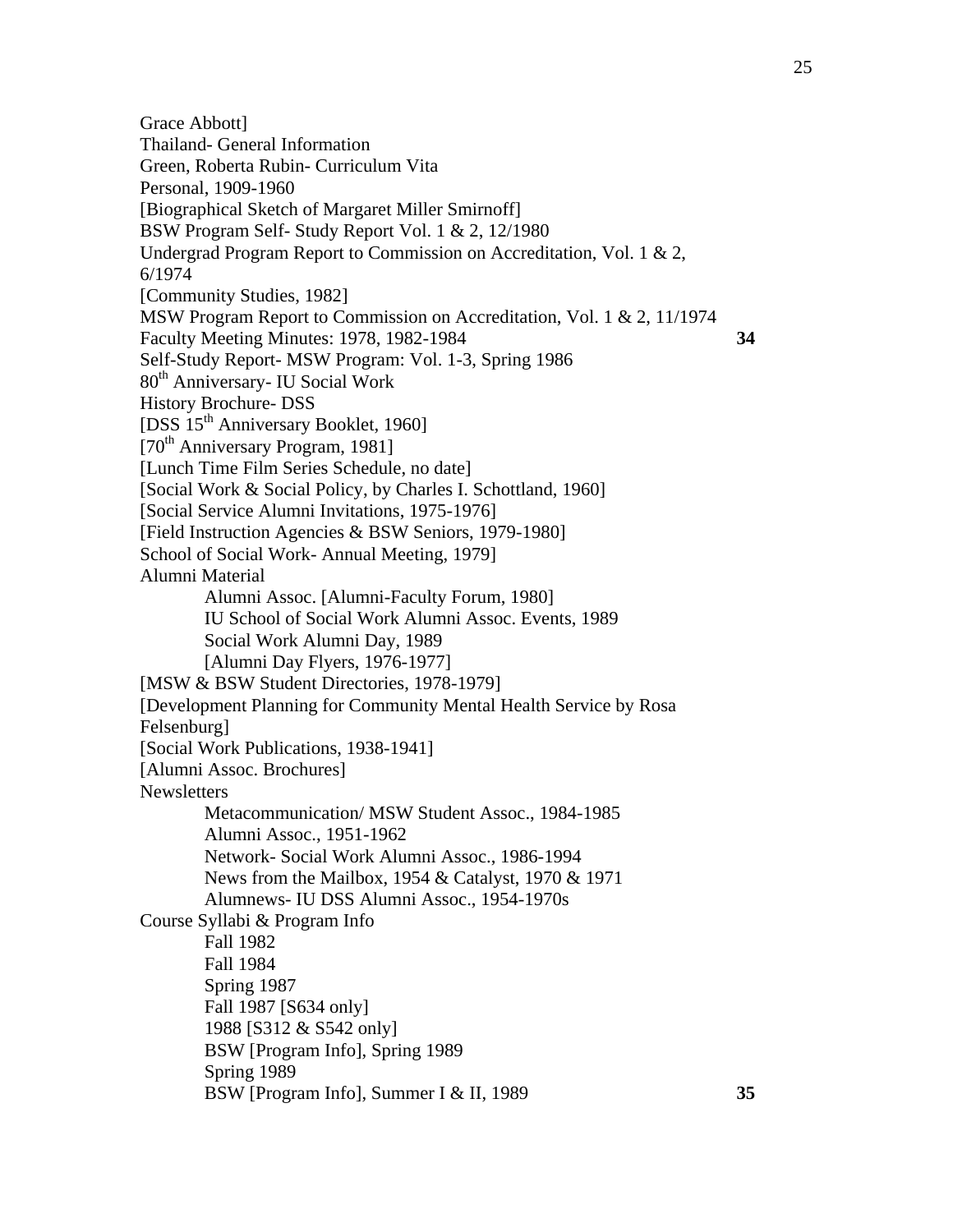Summer I & II 1989 BSW [Program Info], Fall 1989 Fall 1989 BSW [Program Info], Spring 1990 Spring 1990 BSW [Program Info], Summer I & II 1990 Summer I & II 1990 BSW [Program Info], Fall 1990 Fall 1990 BSW [Program Info], Spring 1991 Spring 1991 BSW [Program Info], Fall 1991 Fall 1991 BSW [Program Info], Summer I & II, 1991 Summer I & II, 1991 BSW [Program Info], Spring 1992 **36**  Spring 1992 BSW [Program Info], Summer I & II 1992 Summer I & II 1992 BSW [Program Info], Fall 1992 Fall 1992 BSW [Program Info], Spring 1993 Spring 1993 BSW [Program Info], Summer I & II 1993 Summer I & II 1993 BSW [Program Info], Fall 1993 Fall 1993 CSW [Program Info], Spring 1994 Spring 1994 BSW [Program Info], Summer I & II 1994 **37**  Summer I & II 1994 BSW [Program Info], Fall 1994 Fall 1994 BSW [Program Info], Spring 1995 Spring 1995 BSW [Program Info], Summer I & II 1995 Course Syllabi, Summer I & II 1995 BSW [Program Info], Fall 1995 Fall 1995 BSW [Program Info], Spring 1996 Spring 1996 Spring 1996 **38**  Spring 1993 [S600] Fall 1996 Spring 1997 Summer I & II 1997

26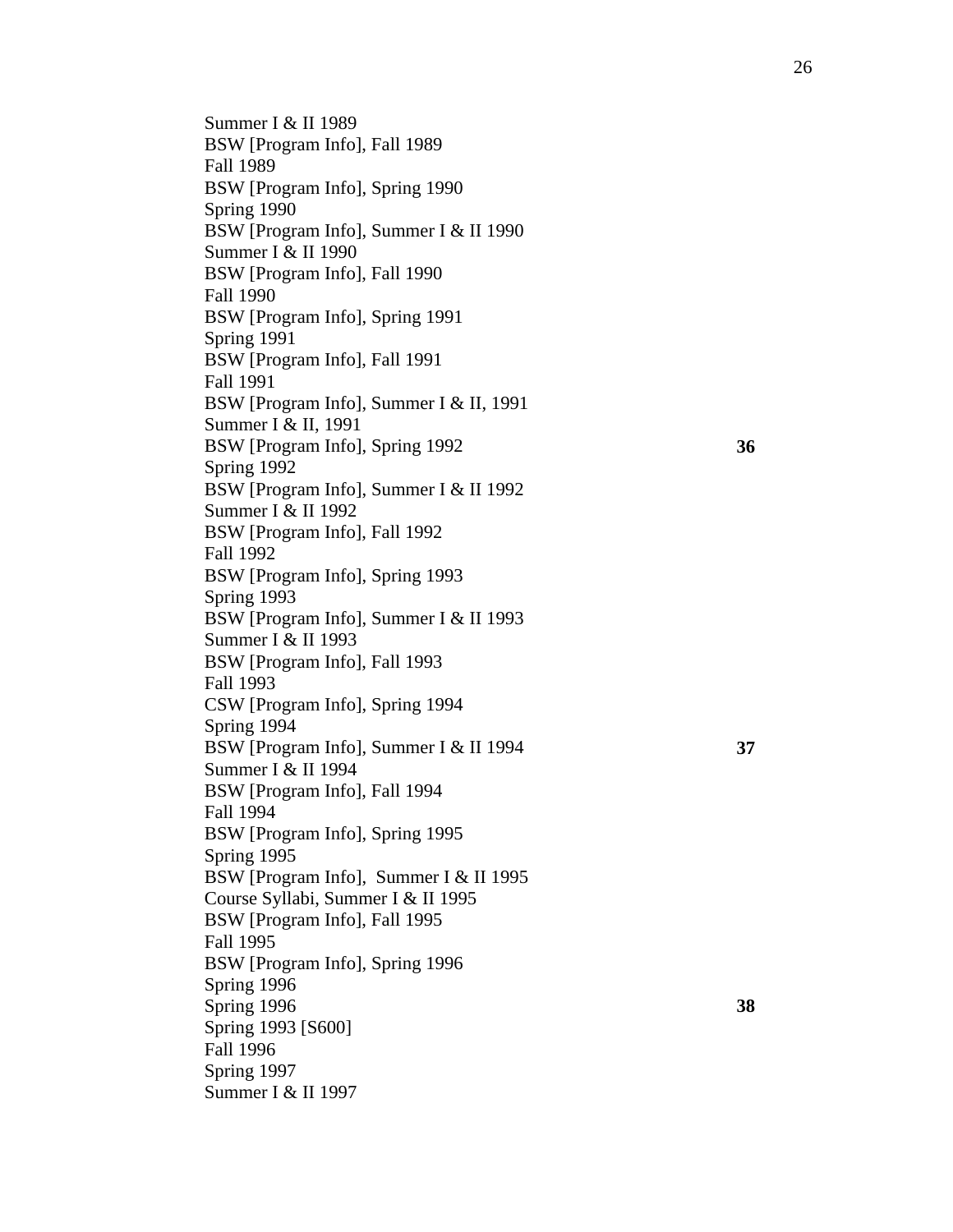Fall 1997

Artifacts- School of Social Work **39**  [Trophy: Edna G. Henry, Honorary Member of Indianapolis Community Fund… 2/18/1924- from A88-10] [Gavel made by inmates of Indianapolis prison in 1891… later presented to Dr. Grace Browning] Course Syllabi **40**  Indiana University, Unknown Date [S500 to S622] Indiana University, Unknown Date [S631 to S654] BSW Self-study Syllabi, Indiana University East, Fall 1986 [S352 only] BSW Self-study Syllabi, Indiana University East, Spring 1987 [S332 & S381] BSW Self-study Syllabi, Indiana University, Fall 1987 Indiana University, Fall 1990 Indiana University, Fall 1995 [S100] Indiana University, Summer 1996 [S100] BSW: Indiana University, Fall 2003 [S100 to S141] BSW: Indiana University, Fall 2003 [S221 to S300] BSW: Indiana University, Fall 2003 [S322 to S433] BSW: Indiana University, Fall 2003 [S472] Indiana University, Fall 2003 [S501 to S502] Indiana University, Fall 2003 [S503 to S505] Indiana University, Fall 2003 [S514 to S623] Indiana University, Fall 2003 [S632 to S683] Indiana University, Fall 2003 [S692 & S693] Indiana University, Spring 2004 [S100 to S141] Indiana University, Spring 2004 [S200 to S322] Indiana University, Spring 2004 [S323 to S381] Indiana University, Spring 2004 [S442 to S505] Indiana University, Spring 2004 [S513 to S631] Indiana University, Spring 2004 [S633 to S686] BSW [Program Info], Indiana University, Spirit, Fall 1995 Indiana University, Spirit, Fall 1995 [S141 to S251] Indiana University, Spirit, Fall 1995 [S300 to S433] Indiana University, Spirit, Fall 1995 [S472] Course Evaluations, Indiana University, Spirit, Fall 1995 BSW [Program Info], Bloomington Campus, Fall 1995 Indiana University, Bloomington, Fall 1995 [S100 to S322] Course Evaluations, Indiana University, Bloomington, Fall 1995 Course Evaluations, Indiana University, Richmond, Fall 1995 MSW [Program Info], Indiana University, Fall 1995 Course Evaluations, Indiana University, Fall 1995 Indiana University, South Bend, Fall 1995 [S500 to S540] Course Evaluations, Indiana University, South Bend, Fall 1995 BSW [Program Info], Indiana University, Bloomington, Fall 1994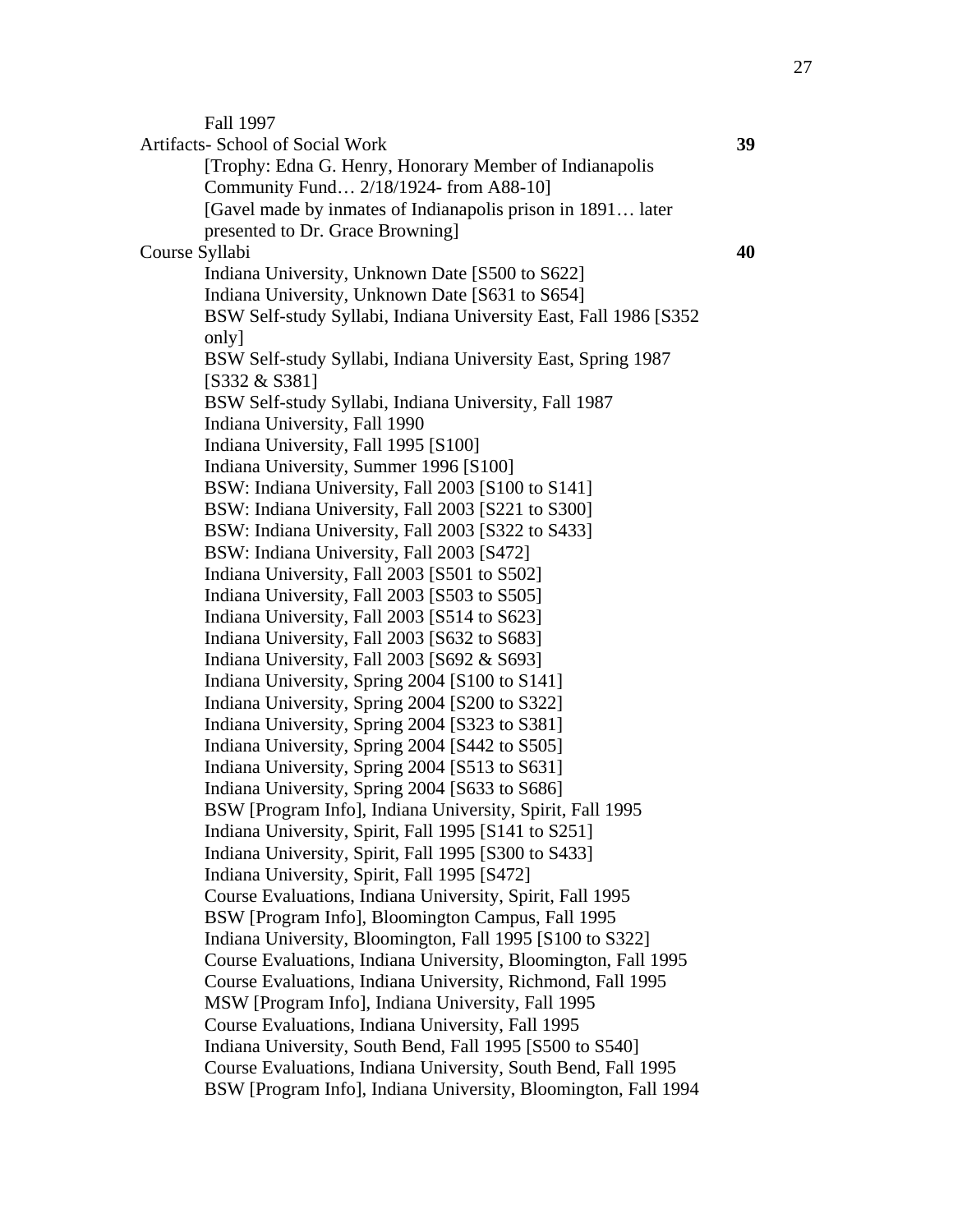Indiana University, Bloomington, Fall 1994 [S141 to S371] Indiana University, Bloomington, Spring 1995 [S141 to S381] Indiana University, Bloomington, Fall 1995 [S100 to S371] BSW [Program Info], Indiana University, Bloomington, Spring 1996 BSW [Program Info], Indiana University, Bloomington, Summer I, 1996 Indiana University, Bloomington, Summer 1996 [S100 & S141] Indiana University, South Bend, Spring 1992 [S355] Indiana University, South Bend, Spring 1993 [S510 to S562] Indiana University, South Bend, Fall 1993 [S500 & S600] Indiana University, South Bend, Spring 1994 [S520 & S600] Indiana University, South Bend, Summer I 1994 [S511] Indiana University, South Bend, Fall 1994 [S510 to S550] BSW [Program Info], Indiana University, South Bend, Spring 1996 Indiana University, South Bend, Spring 1996 [S540 to S542] MSW [Program Info], Indiana University, South Bend, Fall 1996 Indiana University, East/Richmond, Fall 1994 [S221 to S323] Indiana University, East/Richmond, Spring 1995 [S100 to S381] BSW [Program Info], Indiana University, East/Richmond, Spring 1996 Indiana University, East/Richmond, Spring 1996 [S141 to S442] BSW [Program Info], Indiana University, East, Summer 1996 Indiana University, East/Richmond, Summer I 1996 [S141] BSW [Program Info], Indiana University, Bloomington, Fall 1996 Indiana University, Bloomington, Fall 1996 [S221 to S251] Indiana University, Bloomington, Spring 1997 [S100 to S381] Indiana University, Bloomington, Fall 1997 [S100 to S371] BSW [Program Info], Indiana University, East, Fall 1996 Indiana University, East/Richmond, Fall 1996 [S322 & S482] Indiana University, East/Richmond, Spring 1996 [S100 to S442] Indiana University, East/Richmond, Summer 1997 [S141] Indiana University, East/Richmond, Fall 1997 [S100 to S482] Indiana University, Northwest, Fall 1996 [S500 to S511] Indiana University, Northwest, Spring 1997 [S540] Indiana University, Northwest, Fall 1997 [S500 to S541] Indiana University, East, Spring 1998 [S100 to S442] Indiana University, Spring 1998 [S100 to S381] Indiana University, Spring 1996 [S352 to S381] Indiana University, Fall 1995 [S725 & S790] Indiana University, Spring 1996 [S520] Indiana University Memo, Course Syllabi Format, South Bend, Oct 20 1995, From Pat Washington to Irene Queiro-Tajalli Indiana University Memo, Course Syllabi, May 9, 1996, From Irene Queiro-

Tajalli to Katharine Byers, John McNutt, Patricia Washington

Advisory Council Agenda, March 9, 1995

**41**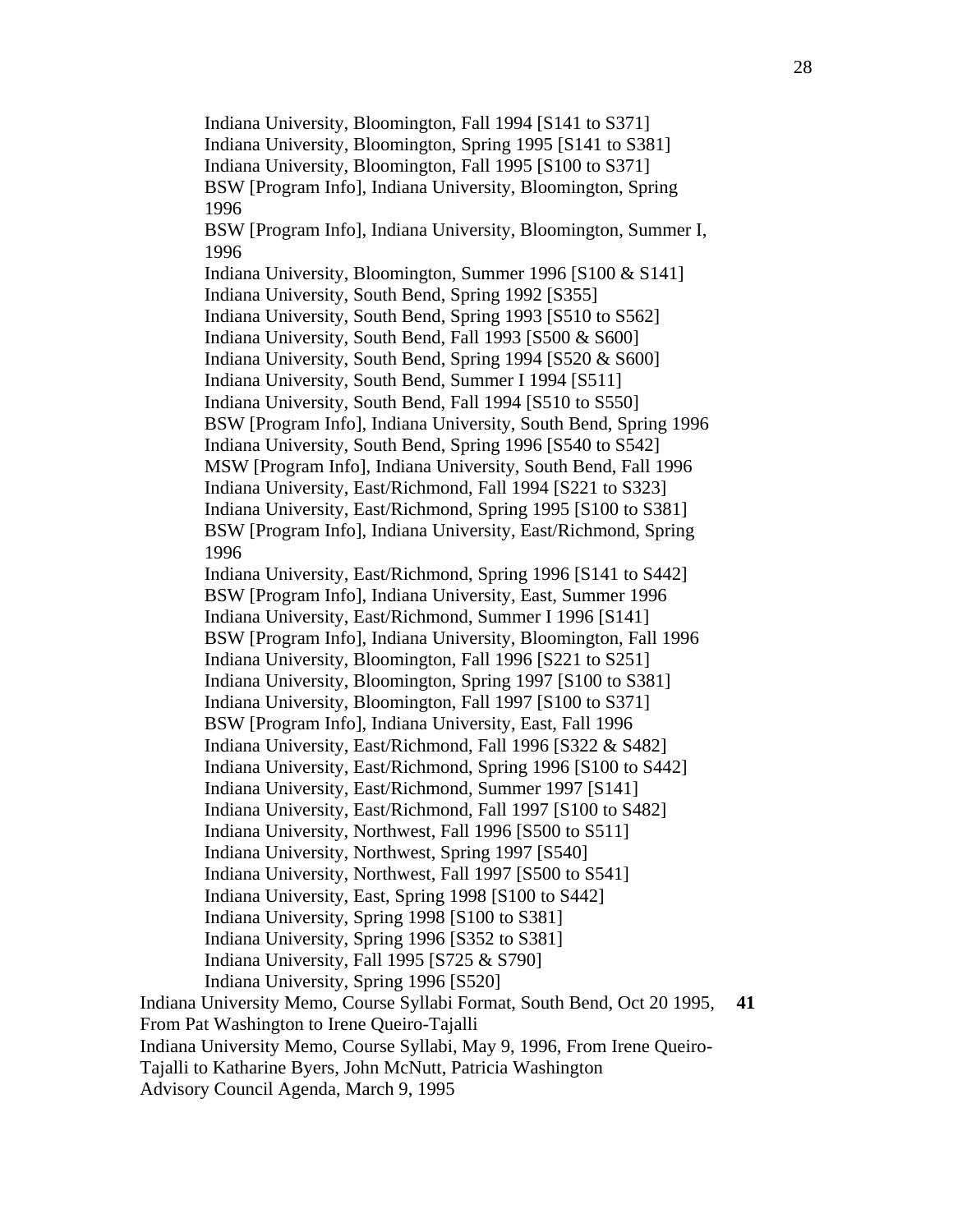Mission School of Social Work, 2-8-95

Quality Improvement at Indiana University School of Social Work, March 8, 1995

Indiana University School of Social Advisory Council, 3/9/95

Curriculum Policy Statement for Baccalaureate Degree Programs, July 19, 1992

Education Objectives of the Bachelor in Social Work, February 3, 1995 Curriculum Policy Statement for Master's Degree Program, July 19, 1992

New MSW Curriculum Structure, February 27, 1995

Field Practicum Placement, 1988-1995

Indiana University, School of Social Work, Ph.D. Program Office of Registrar

> 1993-94 Enrollment Report Update, Summary of Summer Session 1995-96 Fall Enrollment Report, Summary of First Semester with a historical overview

> 1995-96 Enrollment Report Update, Summary of Second Semester 1996-97 Fall Enrollment Report, Summary of First Semester with a historical overview

> 1996-97 Enrollment Report Update, Summary of Second Semester 1996-97 Enrollment Report Update, Summary of Summer Sessions 1997

> 1997-98 Fall Enrollment Report, Summary of First Semester with a historical overview

> 1997-98 Enrollment Report Update, Summary of Second Semester 1998-99 Enrollment Report Update, Summary of Second Semester 1999-00 Fall Enrollment Report, Summary of First Semester with a historical overview

 IUPUI, Fall 1997, Preliminary + Final Enrollment Report, August  $18 + 28$ , 1997

IUPUI, Spring 1997, Final Enrollment Report, January 20, 1997

IUPUI, Summer II 1997, Final Enrollment Report, July 8, 1997

Child Welfare Manual Section 7, Revised April 18, 2001

Families for Kids – Indianapolis

 Proposal for Funding to the W.K. Kellogg Foundation Attachment  $A - C$ 

Attachment D - M

The 18-20 Plan: Recommendations for changes, December, 1987

School of Social Work, Miscellaneous (Office of Dean correspondence) 1980 – 1982, Part1

> 1982 – 1983, Part 2 [**RESTRICTED**: Social Security number + grades]

Irene Tajalli, Ph.D., Promotions, December 1986

Rebecca Van Voornis, Promotion Dossier, 1985

Handbook of Accreditation Standards and Procedures, October 1991 Edition of 1988 Handbook

Executive Panel for Domestic Violence Services, June 16, 1998 **42**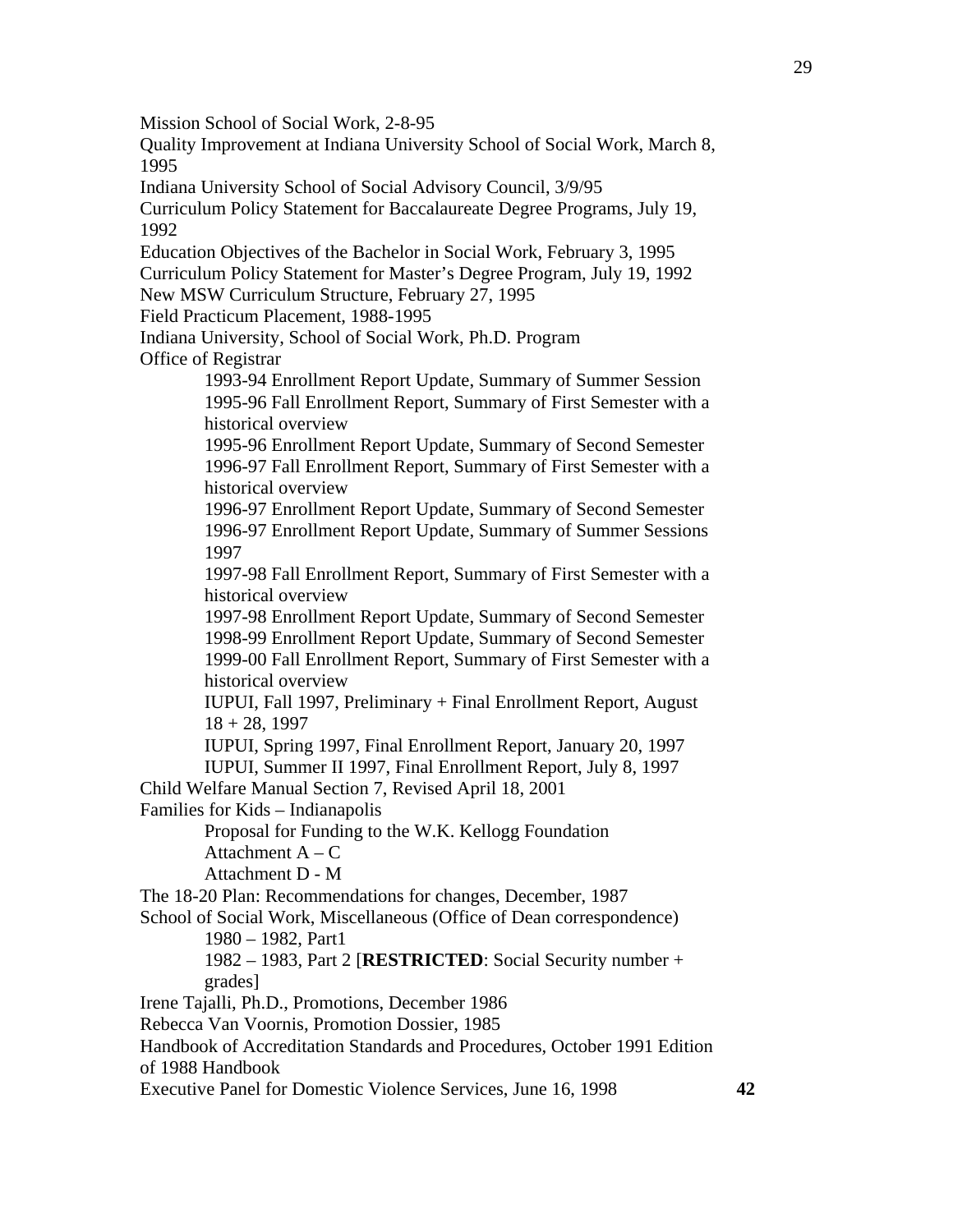Faculty Evaluations, Marion Wagner Fall 1990 1984 - 1986 Fall 1986 Fall 1987 Spring 1987 Fall 1991 Empowerment for Supervision, Module Evaluation, 1992 Exams, Marion Wagner, Fall 1993 S562 Articles ?? Decision making, 1991 Governing Body, 1986 – 1987 Library searches, 1991 Statement on Statewide Graduate Social Work Education, May 8, 1990 Leela Thomas, Assistant Professor Search, 2000 Gauri Rai, Assistant Professor Search, 2000 Elizabeth KimJin Traver, Candidate, 2000 Paul Sachdev, Tenure material 1 Paul Sachdev, Tenure material 2 Self-Study Report Appendix Bachelor of Social Work Program, Volume II, July 1988 Course Syllabi Liberal Arts, IU East, 1986 - 1987 BSW Self-Study, IU East, 1987 BSW Self-Study, IU East, 1986 Liberal Arts, 1988 Social Work Courses, Richmond, 1986 - 1988 Commissioner's Site Visit Report for reaffirmation of accreditation of BSW and MSW, February 25 – March 1, 1996 Faculty Response to Report of a Combined BSW/MSW Reaffirmation Site Visit, 1996 Redundancy Avoidance Policies and Procedures, 1996 [Commission concern 3] Content on Gay and Lesbian Persons, 1996 [Commission concern 2] IUSSW Constitution Appendix G: BSW Syllabi, April 14, 1997 **43**  Appendix H: MSW Syllabi, April 14, 1997 Appendix J: Bibliography (Resources on gay and lesbian issues), April 14, 1997 School of Social Work Reports Self-Study Report, Volume I, Master of Social Work Program, Fall 1995 Self-Study Report, Volume I, Bachelor of Social Work Program, Fall 1995 Master of Social Work, Field Instruction Manual Bachelor of Social Work, Student Handbook, August 1995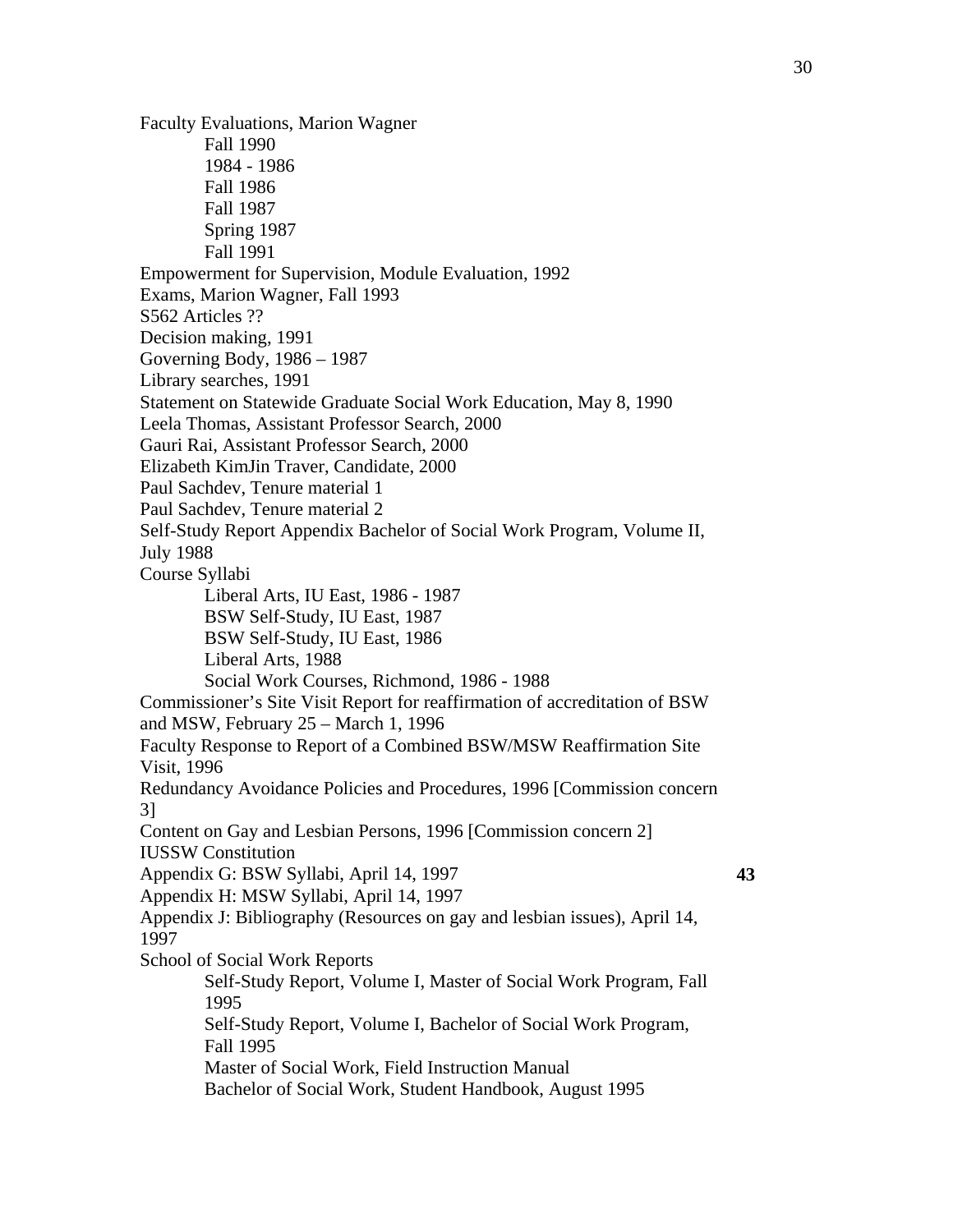Master of Social Work, Student Handbook Self-Study Report, Bachelor of Social Work Program, Volume I, July 1988 Self-Study Report, Volume II, Master of Social Work Program, Fall 1995 Self-Study Report Appendix, Volume III, Master of Social Work Program, Spring 1986 Self-Study Report, Volume II, Bachelor of Social Work Program, Fall 1995 Self-Study Report, Volume I, Master of Social Work Program, Spring 1986 Self-Study Report, Volume III, Bachelor of Social Work Program, Master of Social Work Program, Fall 1995 Self-Study Report Appendix, Volume II, Master of Social Work Program, Spring 1986 Bachelor of Social Work Program, Master of Social Work Program, Volume IV MSW Committee Info Curriculum Coordinating Minutes, 1983 – 1984 **44**  CPE, 1994 Correspondence Dean Pat Boaz, 1986 – 1987 President Tom Ehrlich, 1987 – 1990 Plater, 1990 - 1992 Dean of the Faculties Plater, 1987 – 1992 Executive Dean Schaller, 1982 – 1988 Assistant Dean of the Faculties Nusbaum, 1986 – 1993 Council of Deans, 1985 – 1989 Vice President, 1985 - 1991 Site Visitor Training, 1998 Council on Social Work Education General, 1985 – 1999 Commission on Accreditation , 1985 - 1989 APM, March 5 – 8, 1994 Statistics Reports, 1979 – 1998 Curriculum Policy, 1984 – 1992 Masters Interpretive Guidelines, Masters Site Visit Report By-Laws, March 1983 Graduate, 1984 – 1985 House of Delegates 1987, March 8 – 11 1987 Third Annual Baccalaureate Program Directors' Seminar, September 30, 1985 Curriculum Development 1981 - 1985 1977 – 1978 1978 - 1979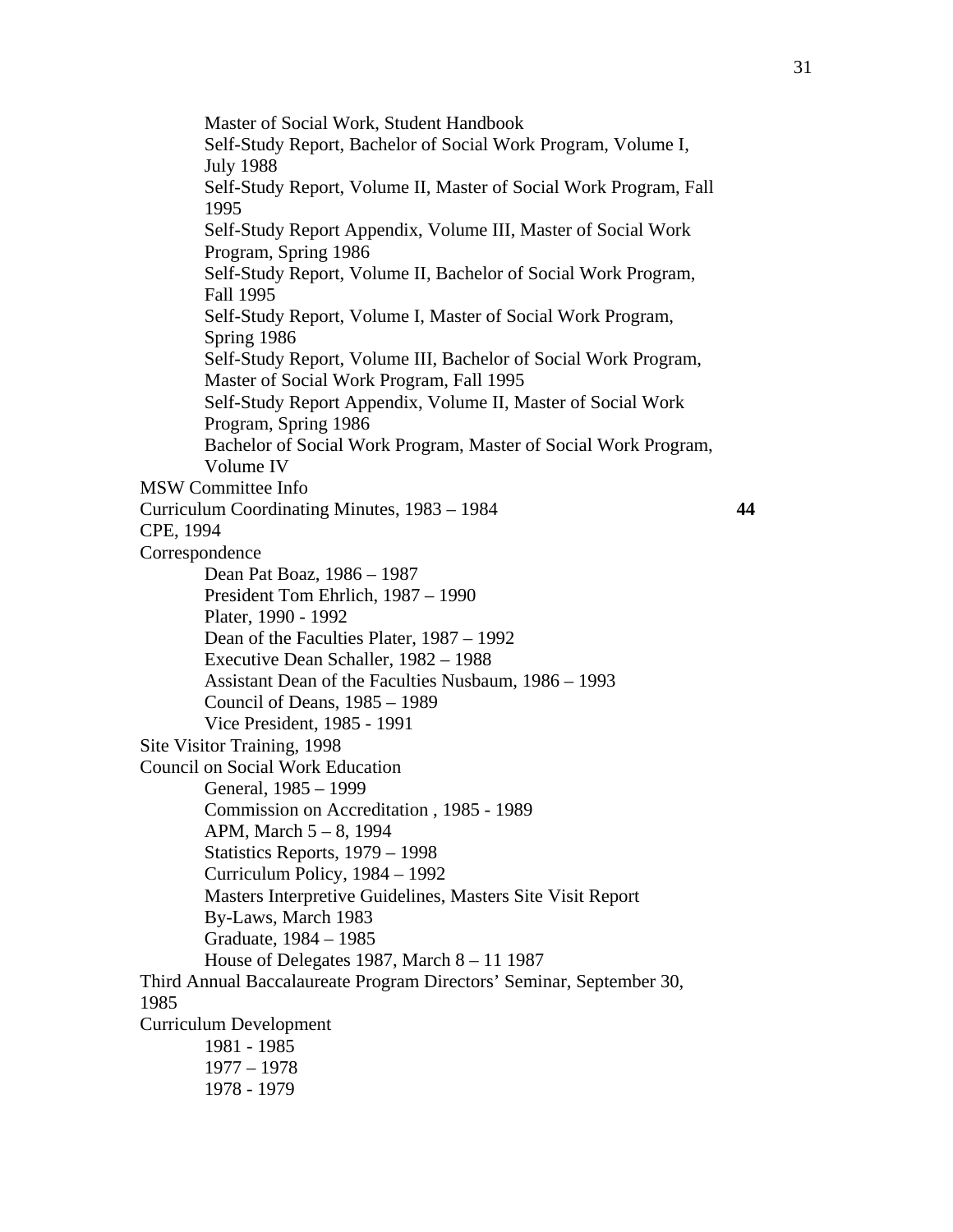Faculty Part-time, 1980 – 1994 **45**  Field Contracts, 1988 – 1993 Placement London, England, 1979 – 1989 Hamburg, Germany, 1981 – 1988 Methodist Hospital, 1982 Puerto Rico, 1981 – 1982 VA Hospital, 1982 Ft. Wayne Regional Campus, 1987 – 1989 Graduate Faculty Council Nominations, 1992 Governors Office Contact, 1989 Governor's Conference on Mental Health, 1986 – 1988 Founders Day, 1993 MSW Field Manual, 1986 Housing Proposal (Indianapolis Foundation), 1986 – 1989 Group for the Advancement of Doctoral Education in Social Work (GADE), 1985 – 1992 Grant Development, 1985 – 1990 Impact, 1990 – 1993 Hooverwood, 1987 Houk, Mary, 1988 – 1990 IU East: Richmond, 1982 – 1994 IU Foundation, 1986 – 1990 IU Foundation for Institutional Ethics Program, 1993 Indiana Federation of Older Hoosier, 1985 – 1989 Indiana Commission for Higher Education, 1979 – 1993 Personnel **46**  Kurtz, Linda, 1986 – 1989 Lowe, Gary, 1987 – 1992 McNutt, John (IU East), 1994 – 1996 Karen Metcalf, 1998 Metzger, David, 1985 - 1998 Michau, Silvia, 1986 Montgomery, Ron, 1962 -1991 Navarre, Elizabeth, 1985 – 1994 Nevin, Robert, 1985 – 1995 Nolan, John, 1983 – 1991 Payne, Darrell, 1992 – 1993 Pardo, George, 1985 – 1987 Olson, Edie, 1986 – 1992 Prevost, Maureen, 1984 – 1997 Siegel, Sheldon, 1985 – 1987 Roberts, Al, 1985 - 1989 Rife, John, 1987 – 1991 Sandra Shelly, 1992 - 1994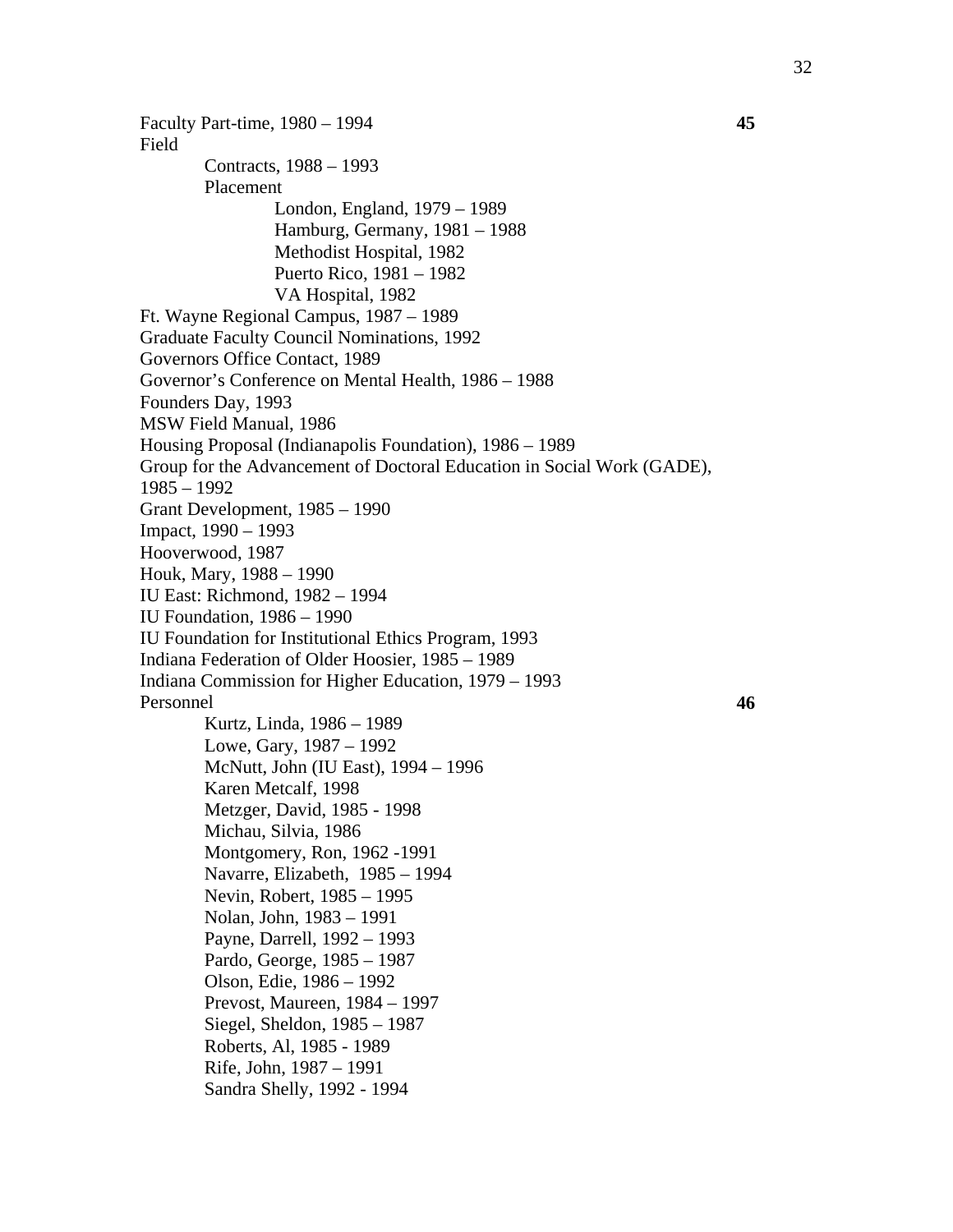Sheldon Siegel, 1995 Singh, Darshi, 1984 -1991 Solomon Wako Wells, Don, 1987 – 1993 Jerry Smith, 1985 – 1996 Taliaferro, George, 1989 – 1992 Taylor, Marcie, 1985 – 1991 Patricia Washington, 1988 – 1994 Barnes, Glenna, 1994 Donna, Carter, 1980 - 1995 Davis, DeeEllen, 1989 – 1996 Marli Hahn-Howell, 1987 - 1993 Howey, Chris, 1995 – 1996 Vickery Impink, Rhonda, 1991 – 1995 Glenn Stone, 1993 - 1998 Curriculum Social Welfare Organization S500, 1981 [**RESTRICTED**: Grades] **47**  Department of Mental Health, 1985 – 1988 Department of Health & Human Services, 1985 – 1987 Doctoral Program, 1982 – 1993 Doctoral Study Group, 1985 - 1990 Domestic Violence Project, 1989 – 1991 Developmentally Disabled Persons, 1986 – 1987 Disabled Students, 1987 – 1993 Disciplinary Procedures, 1985 Electives, 1987 – 1990 Enrollment Data Faculty Annual Review Affairs, 1978 – 1987 Policy & Procedures, 1978 – 1994 Promotion and Tenure Information, 1979 – 1990 Tenure, 1977 – 1991 Promotions, 1975 – 1990 Promotion & Tenure Ad Hoc Committee, 1978 – 1987 Overload, 1985 – 1987 Development Fund, 1988 – 1989 Development Fund Request, 1990 Family & Children's Services Learning Resources Center, MSW I & II Student Manual, 1980 – 1981 Master of Social Work, Field Instruction Manual **48**  Curriculum, 1994 – 1995 Advising, 1994 – 1995 [**RESTRICTED**: Grades] Specialization Placement, 1994 – 1995 Field Liaison, 1994 Field Liaison Assignment, 1996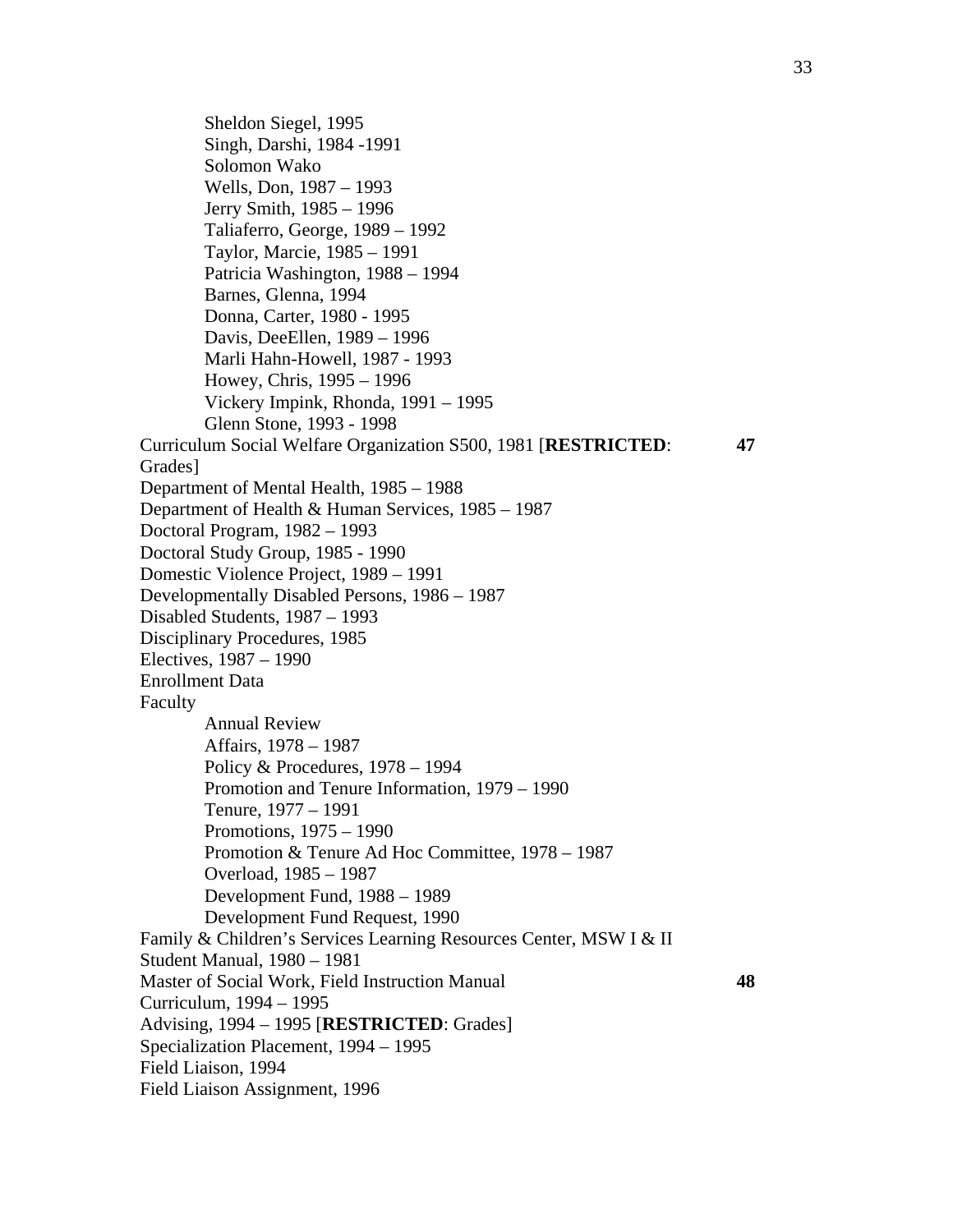Senior Field Orientation, 1994 Jewish Community Center, Judith Sosin, 1994 Curriculum Vitae Received, 2002 Part-Time Instructors Manual Quality Report Recent Graduates Assess MSW Program, 1997 BSW Graduates Enrolled in MSW Program Assess Course Content Repetition in Foundation Curriculum, 1997 Third-year Performance Review of Dr. Roberta Greene, 1997 Annual Review of Faculty Performance: Evaluation Guidelines, 1997 Field Evaluation Evaluation Instruments Budget **49**  1999 – 2000 Budget Narrative 1998 – 1999 Budget Narrative & Matrix 1997 1993 - 94 1992 – 93 Budget Info Academic Plan 1989 – 93 Affirmative Action 1990 - 1991 1977 - 1990 Bloomington Program, 1989 – 1991 Certification, 1986 - 1990 Council of International Programs (CIP) 1989 - 90 Board of Trustees, 1983 - 1989 1991 1992 1993 Part I 1993 Part II 1993 Part III 1994 Commencement 1989 1985 - 1988 **50**  1978 – 1985 1990 1991 1993 1994 Curriculum: BSW Degree Program, 1984 – 1989 **Committees**  Administrative Committee Appointments, 1985 – 1988 BSW, 1985 – 1991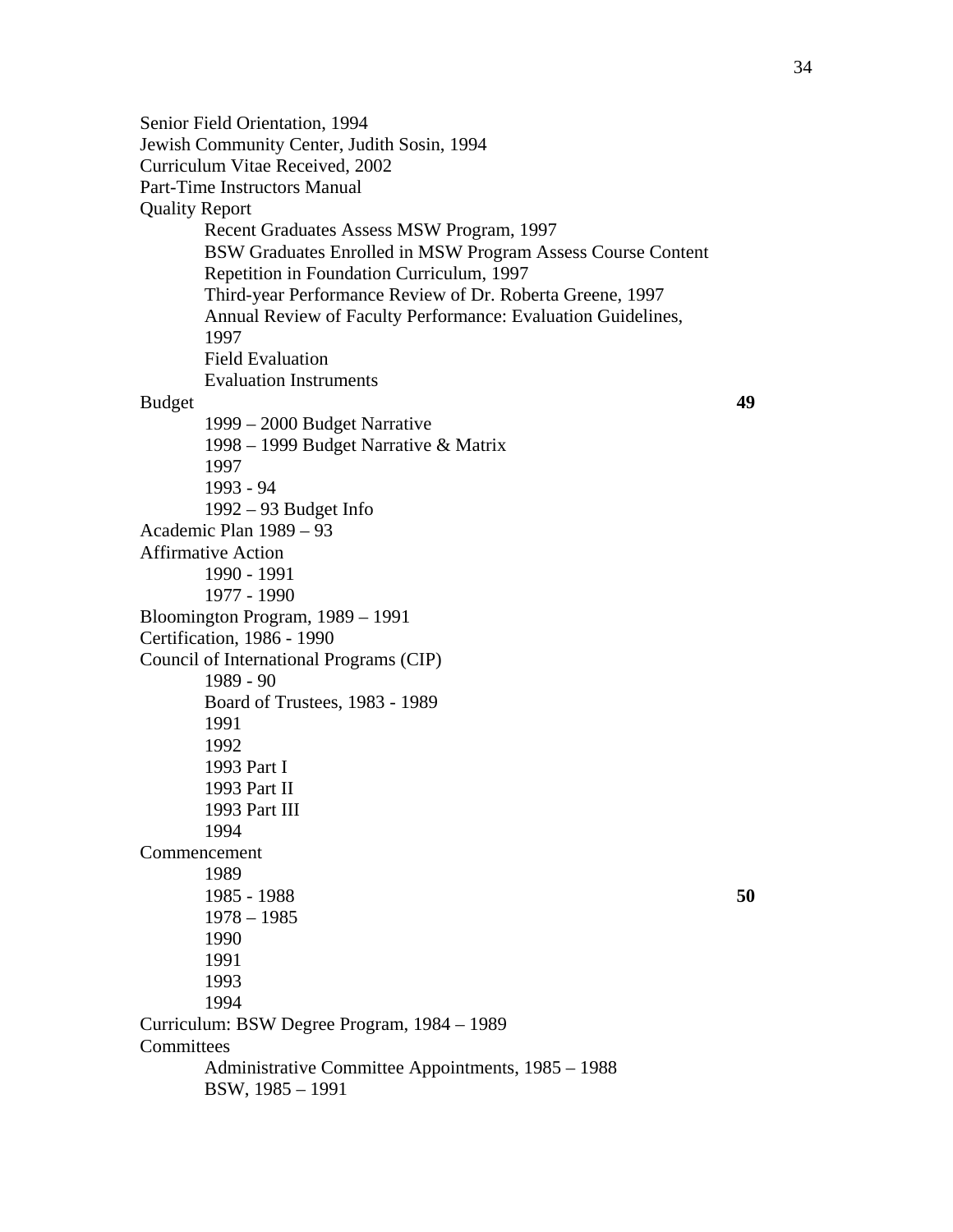Basic Practice, 1985 – 1988 Curriculum Coordinating Committee, 1983 – 1992 Executive Committee, 1983 – 1990 Curriculum Coordinating, 1982 – 1988 (CCC) Three-year Evening Student Petiton, 1989 Executive Committee, 1982 – 1985 Foundation Committee, 1989 – 1990 Knowledge Building Committee, 1984 – 1988 Human Behavior and Social Environment (HBSE), 1984 – 1988 Minorities & Women, 1984 – 1990 Planning and Management, 1982 – 1989 Practicum Sequence, 1982 – 1988 Student Services Committee, 1985 – 1988 Interpersonal Practice, 1982 – 1991 SWPS Committee, 1984 – 1987 Undergraduate Admission, 1985 Constitution and By-laws of the Indiana School of Social Work, 1970 – 1990 Continuing Education 1978 – 1991 (School of) 1986 - 1988 Continuing Professional Education (CPE), 1985 - 1995 Self-Study Report, Spring 1986 **51**  Volume I, Narrative Volume II, Appendixes A – H Volume II, Appendixes I - M Volume III, Appendixes  $N - W$  Volume III, Appendixes Y - Z Course Syllabi: 1986 Outcome Study Report of an Outcome Study of the MSW Program, 1985 Evaluation of MSW Curriculum Outcomes, First-Year (Foundation) Curriculum, Form 1 Evaluation of MSW Curriculum Outcomes, Second-Year (Concentration) Curriculum, Form 2: Interpersonal Practice Evaluation of MSW Curriculum Outcomes, Second-Year (Concentration) Curriculum, Form 3: Planning and Management BSW Site Visit, Materials Distributed to Site Team, 1987 – 1988 Self-Study (BSW), Outcome Study, 1987 Tables/figures, 1987 – 1989 Self-Study (BSW) Syllabus, 1986 – 1988 Self-Study (BSW) Form E (Faculty Assignment Report) & F (Faculty Data Form), 1987 Copies of Masters of Faculty Data Forms, 1987 - 1988 Originals of Commission of Accreditation, 1985 - 1987 Appendixes  $A - T$ , 1988 Appendixes  $M - T$ , 1988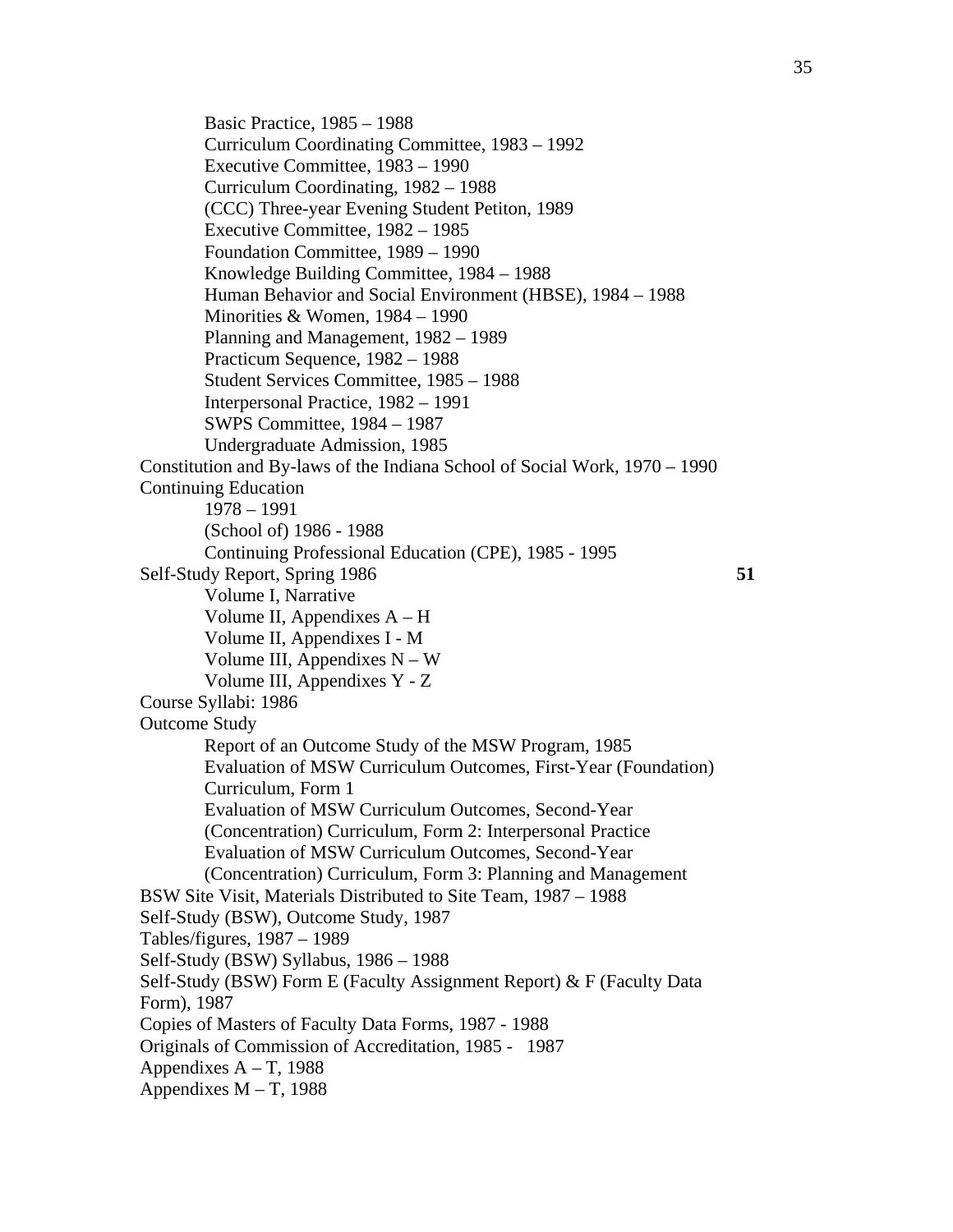Child Welfare Project **52**  Child Welfare Project at Marion County children's Guardian Home. June 1981 Annual Report on Indiana University School of Social Work Child Welfare Project, 1981 – 1982 Report on Child Welfare Project, March 11, 1982 Training Proposal, January 9, 1981 American Public Welfare Association, Title XX at the Crossroads, 1979 Work and Study Graduate Degree Weekend Program in aging, 1979 Child Welfare Teaching Grant Application, May 1979 Master of Social Work Program, November 1974 Volume II Volume I Indiana University on the Threshold of the  $21<sup>st</sup>$  Century, 1985 – 1986 BSW, Self-Study Report Volume II: Appendixes, December, 1980 Volume I, December, 1980 Indiana University, One University…Eight Front Doors, Impact Statement 1988 Curriculum Coordinating Committee 1983 – 1984 1983 – 1984, II 1985 Program Improvement Proposal, Master of Social Work (MSW) Degree Program, October 17, 1979 Program Improvement Proposal, Master of Social Work (MSW) Degree Program, October 17, 1979, II Register, Indiana University, Academic, Administrative and Professional Appointees 1982 – 1983 1986 - 1987 Self-Study Report, Bachelor of Social Work Program, July 1988 **53**  Volume I Appendix, Volume II Appendix, Volume III Volume I, II & III Volume II: Appendixes A – K, Summer 1988 Volume III: Appendixes L – T, Summer 1988 Personnel Ruzica, Miroslav, 1993 – 1999 Gregor, Nancy, 1988 - 1998 Berry, Paula, 1994 – 1998 Ham, Kimberly, 1996 - 1998 Phyllis Day, 1997 Terminated employees, 1981 – 1985 Cyrus Behroozi, 1984 – 1996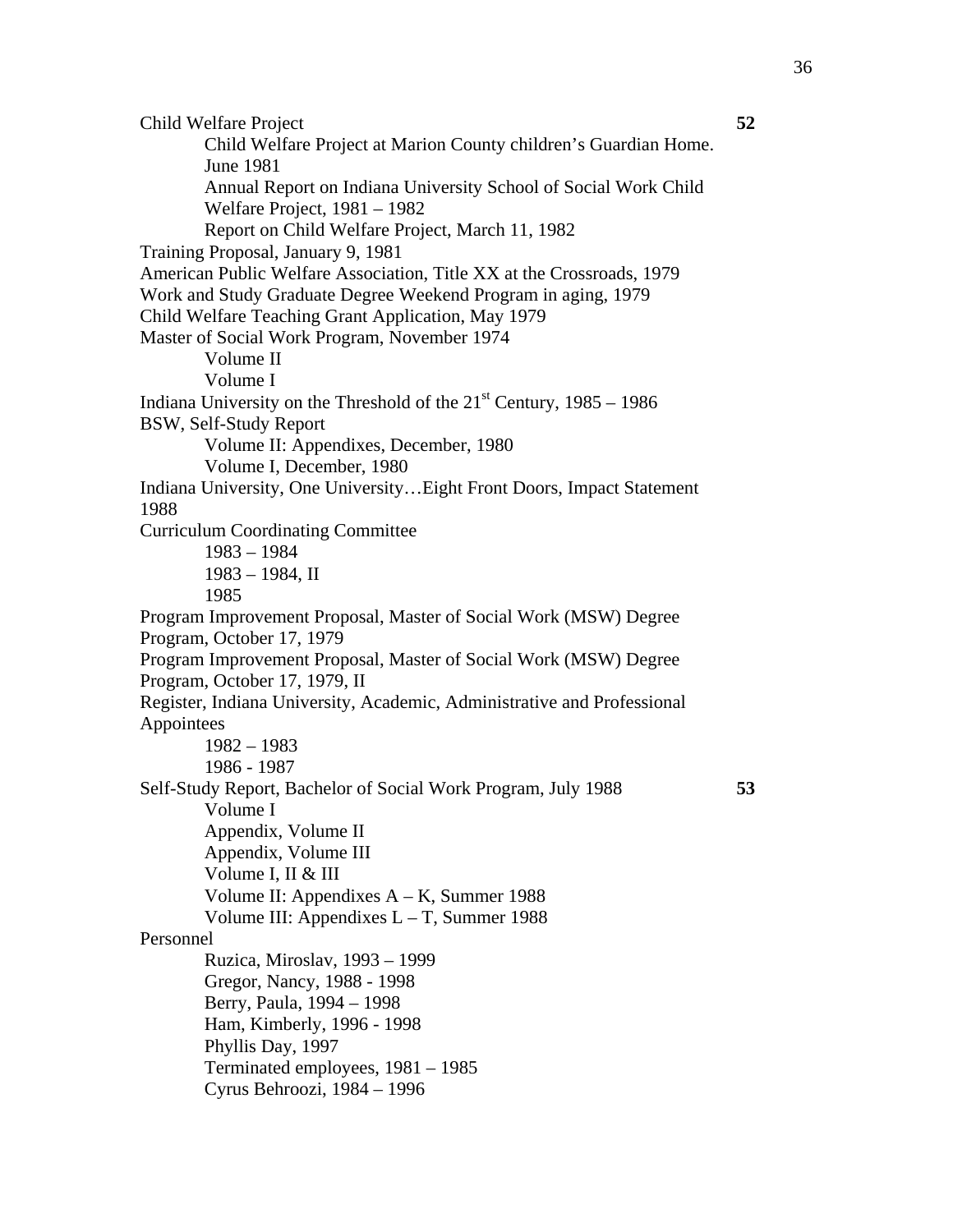Bragiel, Sue, 1983 – 1988 Fortner, Mary, 1985 – 1991 Hairston, Creasie Finney, 1985 – 1992 Helmen-Olvey, Linda, 1993 – 1998 Hess, Howard, 1985 – 1992 Hess, Peg, 1986 – 1994 Hollingsworth, Leslie, 1991 - 1992 Susan Hutchinson, 1986 – 1994 Kane, Raymond, 1985 - 1992 Faculty Annual Summary Reports, 1984 - 1985 Margaret Adamek, 2002 **54**  External Reviewers, Letters Received Vitae, P&T Report, Deans Report General Personal Statement, Teaching, Research External Reviewers, Letters Mailed Colleague, Letters mailed Colleague, Letters Received Promotion & Tenure Material for Faculty, 1993 & earlier Barton, 1995 Sullivan, 1995 Blackman, 1995 Review Sheets for Barton, Blackman, Sullivan, 1995 Disk from Koleski & Cournoyer, all written records, 1993 – 1994, 1994 – 1995 Preparation for Review for Fall 1995 Reviews & Reports for Spring 1995 Tenure Review Forms Key Misc. 1994 - 1995 Material 1993 – 1994 & earlier Misc. 1993 – 1995 Teaching Portfolio Workshop, November 1994 Portfolio Info for P & T Review Letters, BUV, 1985 Van Voornis, 1985 Promotion Van Voornis Scholarship Letters Service Letters Teaching – Service Letters Teaching Letters Peg (Mary Margaret) Hess, Promotion Dossier, 1987 Miscellaneous Memos to the Faculty 7-1-82 through 3-31-83 Miscellaneous – Students, 1983 – 1984 Kapoor Characteristics of Graduate Social Work Applicants, 1981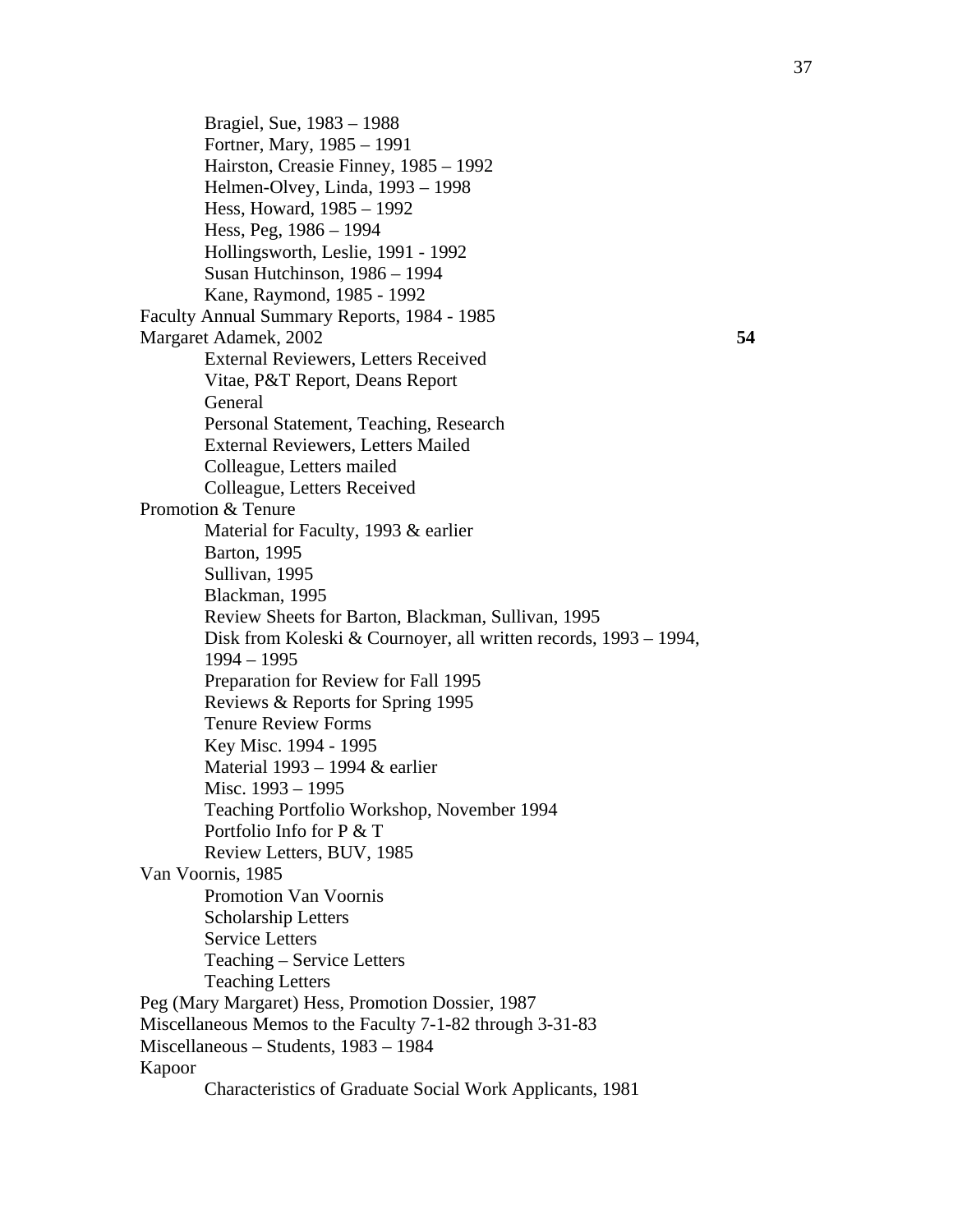Impact of the Reagan Administration: A Press Watch, 1981 Study of IUPUI Staff Turnover and Absenteeism, 1978 – 1979 Course Syllabi **55**  Spring, 1992 Summer 1993 Fall 1993, Part I Fall 1993, Part II Personnel Tarrance, Crevon, 1991 – 1993 Mason, Bernetta F., 1988 – 1991 Gaines, Patricia, 1991 - 1992 Bolin, Dawn, 1986 – 1989 Lee, Montgomery, 1984 – 1987 Hohlweg, Sandy, Gerontology, 1989 – 1994 Mays, Gloria Jean, 1987 – 1994 Smith, Carol Elizabeth, 1992 – 1994 Steward, Patricia L., 1983 - 1992 Fisher, Tim, 1988 – 1997 Coordinator-Student Services/PA10, Sherry Gass, 1984 - 1990 Porter-Gary, Marsha, 1985 – 1989 JoAnne Sanders, 1981 – 1989 Neely, Karen, 1973 – 1984 Robinson, Emily, 1984 – 1986 Carroll, Mary, 1980 Bragiel, Sue M., 1957 – 1959 Compton, Beulah R., 1948 – 1952 Ghosh, Mary G., 1971 Luckenbill, Meredith, 1958 – 1981 Wortzel, Barbara G., 1969 – 1976 Bill Sharon Revell, 1989 Hershberger, Rita, 1992 Smallwood, S. Rebekah, 1989 – 1992 Gass, Sherry Trinette, 1987 - 1994 Branscum, Patsy, 1981 - 1985 Faculty Correspondence, 1984 Newsletter, 1989 BSW Field Manual, 1988 **56**  Report of the Site Visit to the Indiana University School of Social Work, November 2 – 5 1986 Bachelor of Social Work, Student Handbook, 1986 Gerald T. Power, Promotional Material 1977 – 1990 1973 - 1979 Health & Human Development Services Office, 1986 - 1990 German-American Youth Devel. Project, 1992 Minority Enhancement, 1991 - 1992